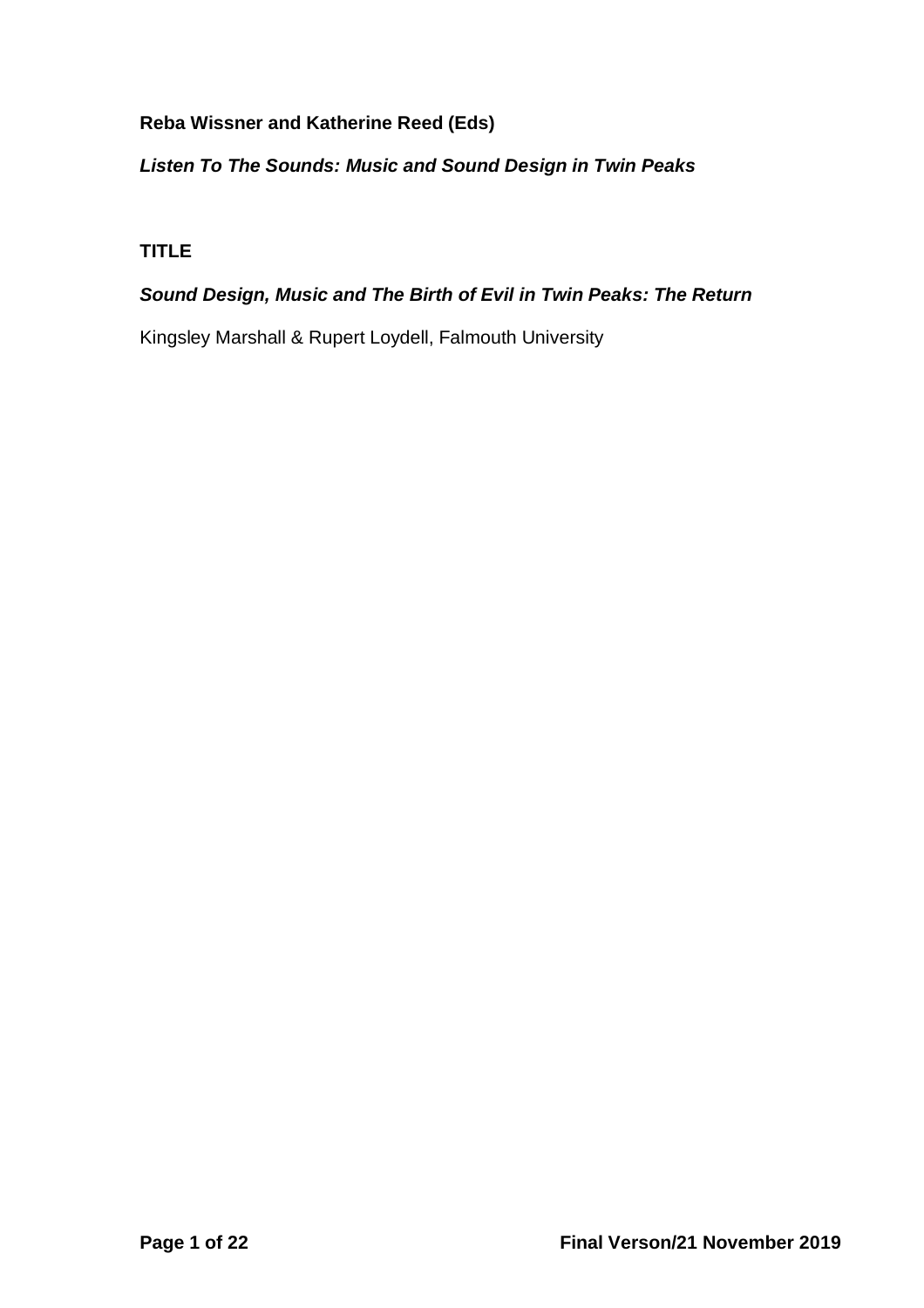### **Safe and Sound in Twin Peaks**

Sound is arousing and dangerous because it can so easily penetrate and permeate, so effortlessly become the soft catastrophe of space. [...] Sound can not only impregnate, irradiate, it can also, it seems, provide a haven or habitat: "safe" as the saying is "and sound". We use sound to locate things, and to orient ourselves in space: to take the measure of things, we take "soundings" or "sound things out". […] Sound is exploratory rather than merely metric or analytic, because sound does not give us just the outlines or contour things – their size, shape and position – but also gives us the sense of their quality, or their relation to us: their texture, density, resistance, porosity, wetness, absorptiveness.

– Steven Connor, "Ears Have Walls: On hearing Art"<sup>1</sup>

Throughout the third season *of Twin Peaks: The Return,*<sup>2</sup> writer, director, and sound designer David Lynch and his collaborators deploy a complex combination of sounds and visuals to depict mysticism, the impossible, and to bring to life the birth and spread of evil in the *Twin Peaks* universe. Lynch uses intricate sound design, score, source music, and music performed within the diegesis to articulate and distinguish real-world geography from the supernatural spaces of the season and construct sonically distinct liminal spaces that serve to connect these places within a rhizomic narrative. Rules of sound use established in earlier series are consistent throughout this latest season, with Lynch, composer Angelo Badalamenti, and supervising sound editor Dean Hurley providing a collaborative throughline in the universe.

The season as a whole couples inter- and meta-textual connections in a form which embraces both conventional and experimental film practices. The manipulation of, and complex relationship between, the sonic and the

<sup>1</sup> Connor, Steven. "Ears Have Walls: On Hearing Art". In *Sound*, ed. Caleb Kelly. (Cambridge, Mass: MIT, 2005, 2011), 133.

<sup>2</sup> Lynch, David. *Twin Peaks: The Return*. Showtime, 2017.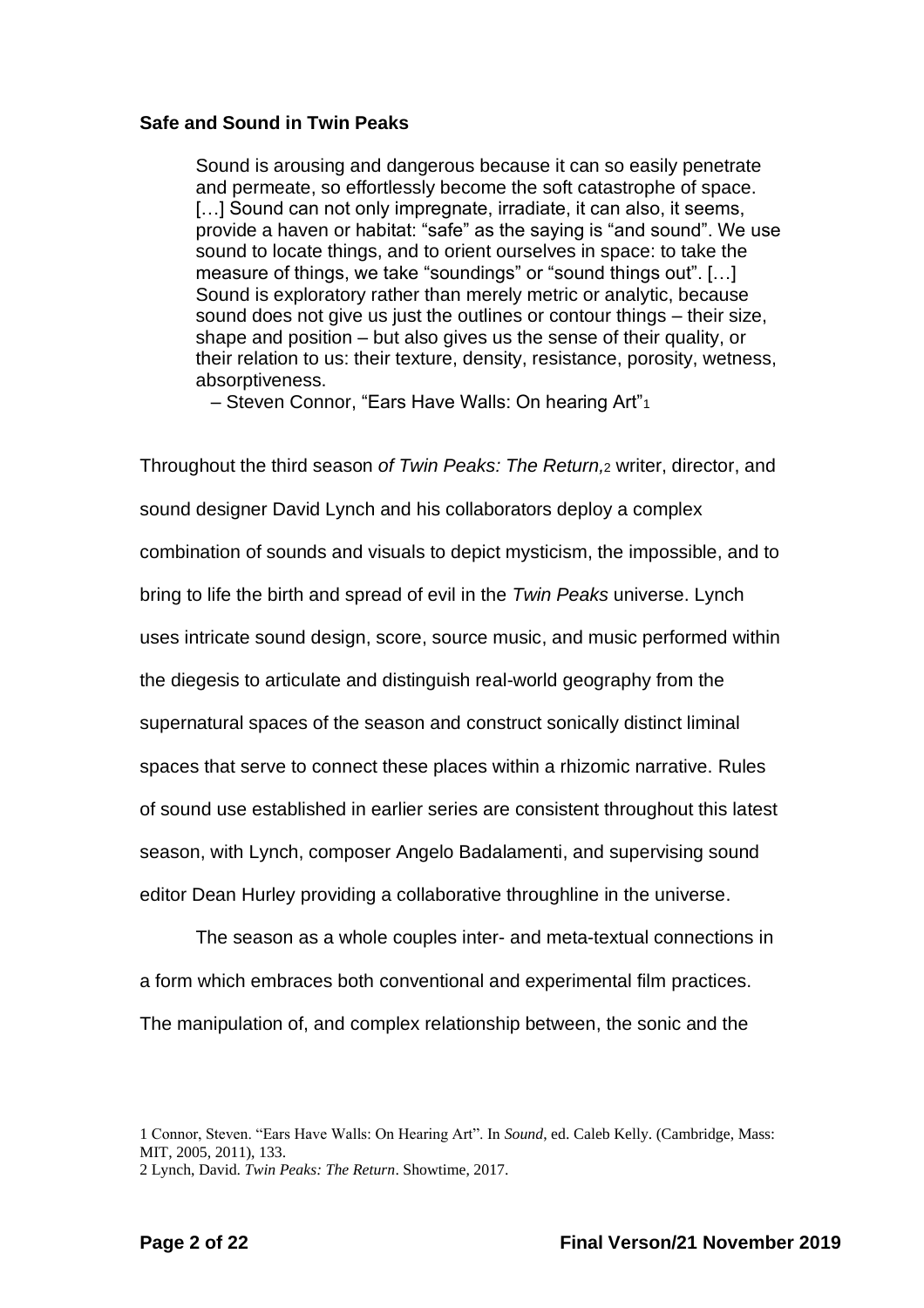visual lends an otherworldly quality to *The Return* and allows the latest iteration of the show to further extend established Lynchian worlds.

In Part 8, evil is manifested through the Trinity atomic bomb test – this event announced through an on-screen intertitle as taking place on July 16, 1945 in White Sands, New Mexico. In this moment, writer Mark Frost, director David Lynch, and their collaborators appear to link this very real, very physical, historical first atomic explosion with the birth of evil, or *an* evil, into the world. As the bomb explodes across the screen, we are led on a visual journey reminiscent of astronaut David Bowman's trip through the stargate in Stanley Kubrick's *2001: A Space Odyssey*.<sup>3</sup> The explosion is presented as a striking and beautiful visual event and is underscored with Krzystof Penderecki's discordant and atonal composition, *Threnody for the Victims of Hiroshima*.<sup>4</sup> Within the slow-motion technicolor explosive mayhem we see the floating spirit of BOB – the embodiment of evil present in each of the previous seasons of *Twin Peaks<sup>5</sup>* and the feature film *Twin Peaks: Fire Walk with Me*.<sup>6</sup>

Later, the episode moves to 1950s America where a soot-covered woodsman commandeers the local KPJK radio station and broadcasts a poem to late-night listeners, calmly killing the middle-aged presenter as he does so by slowly cracking his skull like an egg. The power of his repeated two-line incantatation causes recipients of the broadcast to fall to the floor, presumably dead, before the poem ends and the woodsman disappears into

<sup>3</sup> Kubrick, Stanley. *2001: A Space Odyssey*. MGM. 1968.

<sup>4</sup> Penderecki, Krzysztof. *Threnody for the Victims of Hiroshima.* [CD] Warner Classics, 1960, 2012.

<sup>5</sup> Lynch, David. *Twin Peaks – Definitive Gold Box Edition*. [DVD] Universal, 1991, 2012.

<sup>6</sup> Lynch, David. *Twin Peaks: Fire Walk With Me*. [DVD] 2entertain, 1992.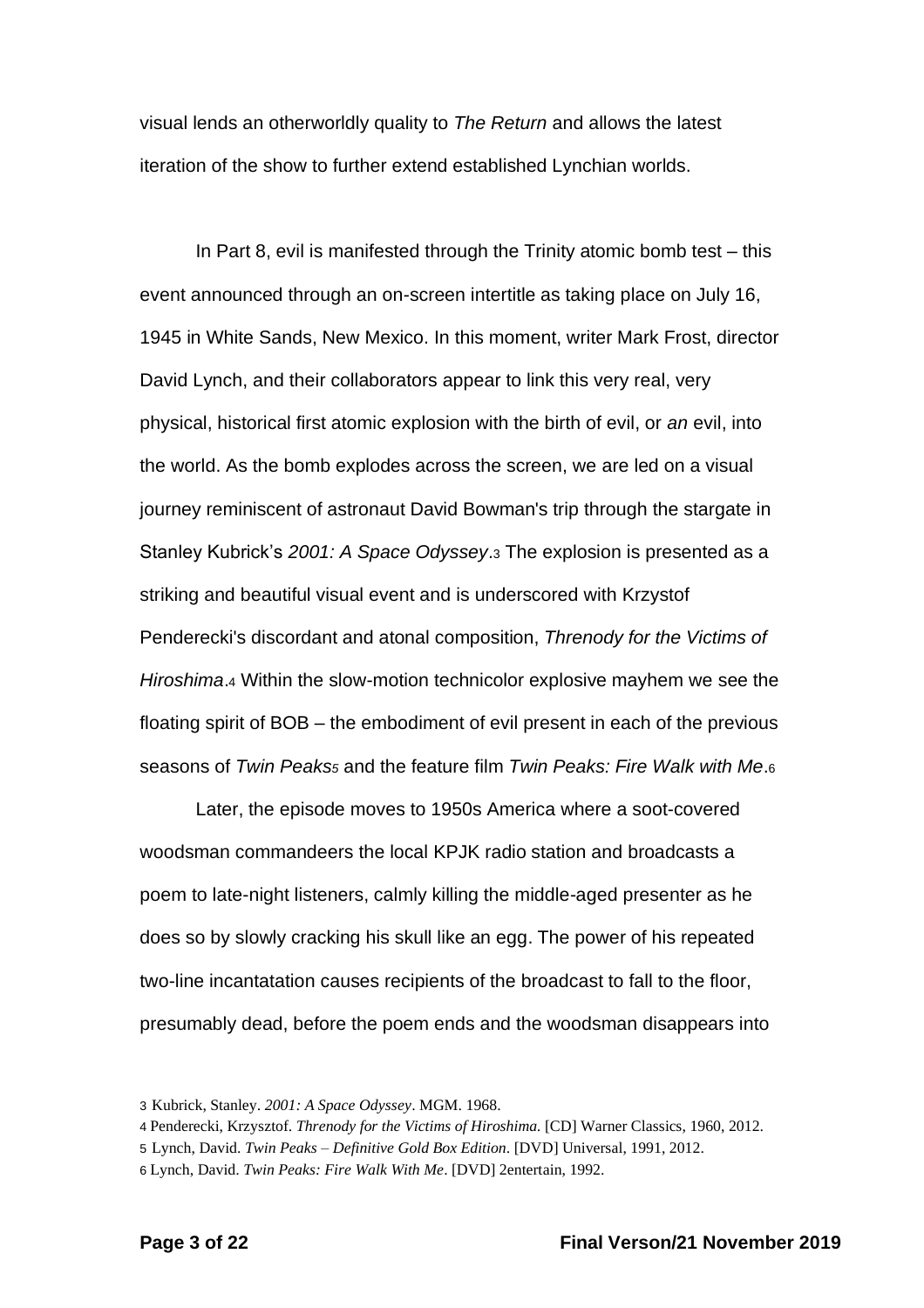the night. As an indication of the fate of his audience, the youngest listener of the broadcast is shown to succumb to a locust-like frog-bug which crawls across the desert into her bedroom, then her mouth – presumably the fate of all those who hear the woodsman's elegy. In *The New York Times,* Noel Murray suggested that "we just witnessed something like the origin story for the modern saga of good versus evil that 'Twin Peaks' has been telling since 1990".<sup>7</sup> David Rothenberg suggests that "[i]t is a small step from dream noises to dream places".<sup>8</sup> For the attentive viewer/listener of *The Return*, it is sound that reorientates and connects these otherwise disparate spaces.

Significant to the narrative of the *Twin Peaks* universe are the many portals or gateways that join the extra-dimensional spaces of the season and, as with the atomic bomb test, the manner with which rifts in the liminal spaces that separate them occur. Georges Bataille suggests that the "labyrinth is no longer a maze which has a potential or actual solution, but it is a 'space' without an entrance, an exit or a center. In this disorientation, the labyrinth is an image of existence".<sup>9</sup> In *The Return,* these portals represent ruptures in space and time and lead characters to specific locations – the Black and White Lodges, The Glass Box, Dutchman's Lodge, or The Fireman's residence. Where characters move from these extra-dimensional spaces to the real world, sonic cues commonly indicate their arrival or departure. This is evident across the series but significantly foregrounded with the group of Woodsmen who are apparently brought into our world following the bomb test.

8 Rothenberg, David. *Sudden Music*. (Athens: University of Georgia Press, 2002), 80.

<sup>7</sup> Murray, Noel. "Twin Peaks Series 3, Episode 8: White Light White Heat". In *The New York Times*, June 26, 2017. Accessed October 12, 2018. https://www.nytimes.com/2017/06/26/arts/television/twinpeaks-season-3-episode-8-recap.html.

<sup>9</sup> Noys, Benjamin. *George Bataille: A Critical Introduction*. (London: Pluto Press, 2000), 14.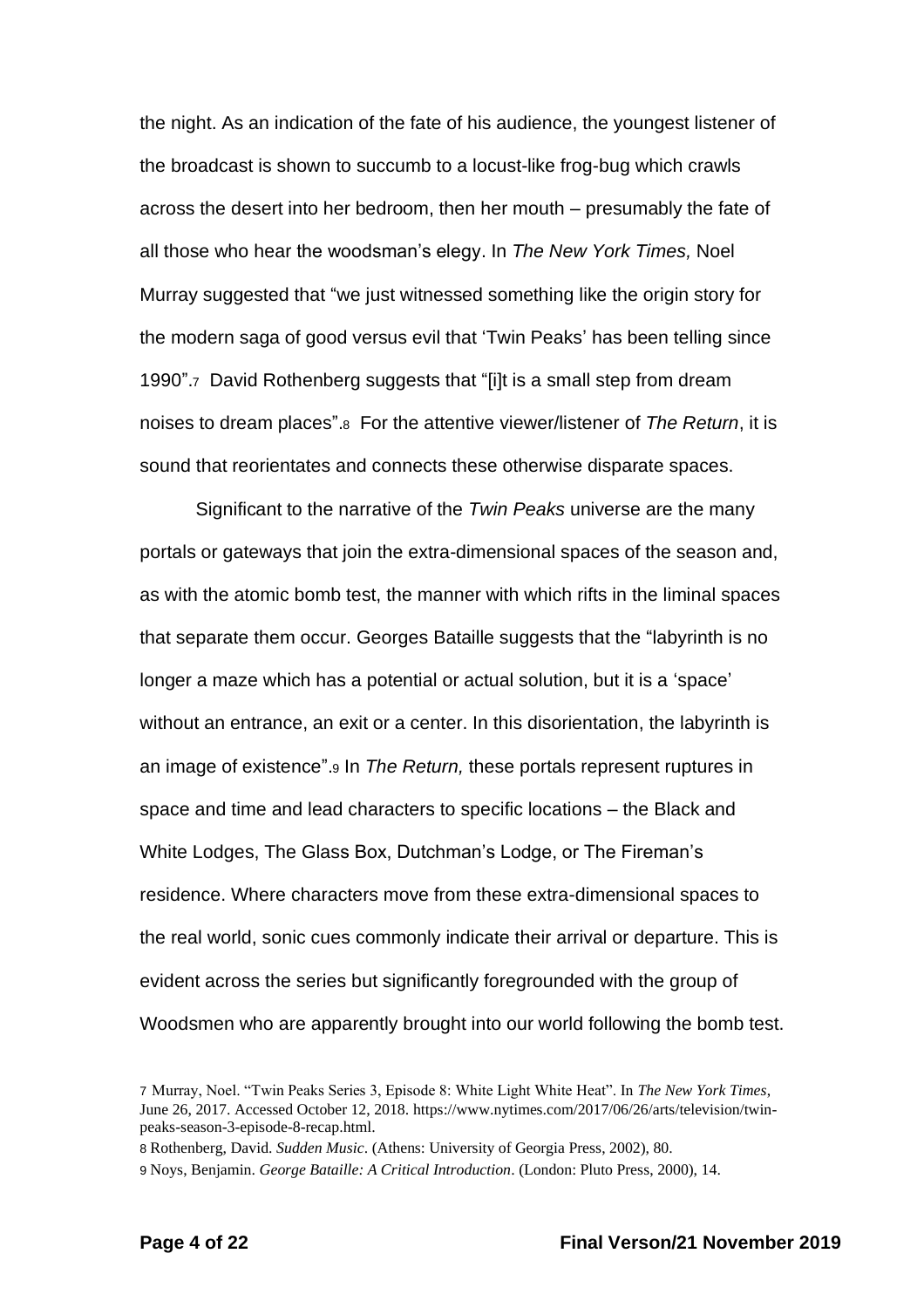Immediately after the Trinity explosion sequence, the Woodsmen appear around a convenience store in a flurry of what the close captioning describes as a "warbling static stuttering." This same sound cue is consistent throughout, announcing the woodsmen's presence around the "zone" that surrounds a vortex in a trailer park in Part 11, and preceding a visual reveal of one of their number lurking in the corridors and cells of a police station.

Having reduced the amount of non-diegetic music throughout the season, and with little dialogue in many of the episodes, sound design is required to do much of the narrative heavy lifting. Sound serves to connect disparate dots from earlier episodes and seasons, encouraging the audience to consider how what first appear to be conventional spaces resonate with layers of meaning and intrigue.

John Cage suggests "[w]herever we are, what we hear is mostly noise. When we ignore it it disturbs us. When we listen to it, we find it fascinating".10 An example of where characters listen, rather than ignore what they hear around them, is an investigation into mysterious sounds emanating from a room at the Great Northern Hotel. This sequence offers an example of where sound is used to bury characters' past actions literally in the walls of locations. Variations on a ringing or humming sound, which appears to emanate from the room, are deployed whenever Agent Dale Cooper sees The Fireman, and the same sound is also played in Episode 7 of Season Two in a scene when Cooper dreams of the Red Room. Both of these locations serve as portals between the real and extra-dimensional, and the use of the same sound

<sup>10</sup> Cage, John. "The Future of Music: Credo", in *Silence: Lectures and Writings*. (Hanover, NH: Wesleyan, 1958), 3.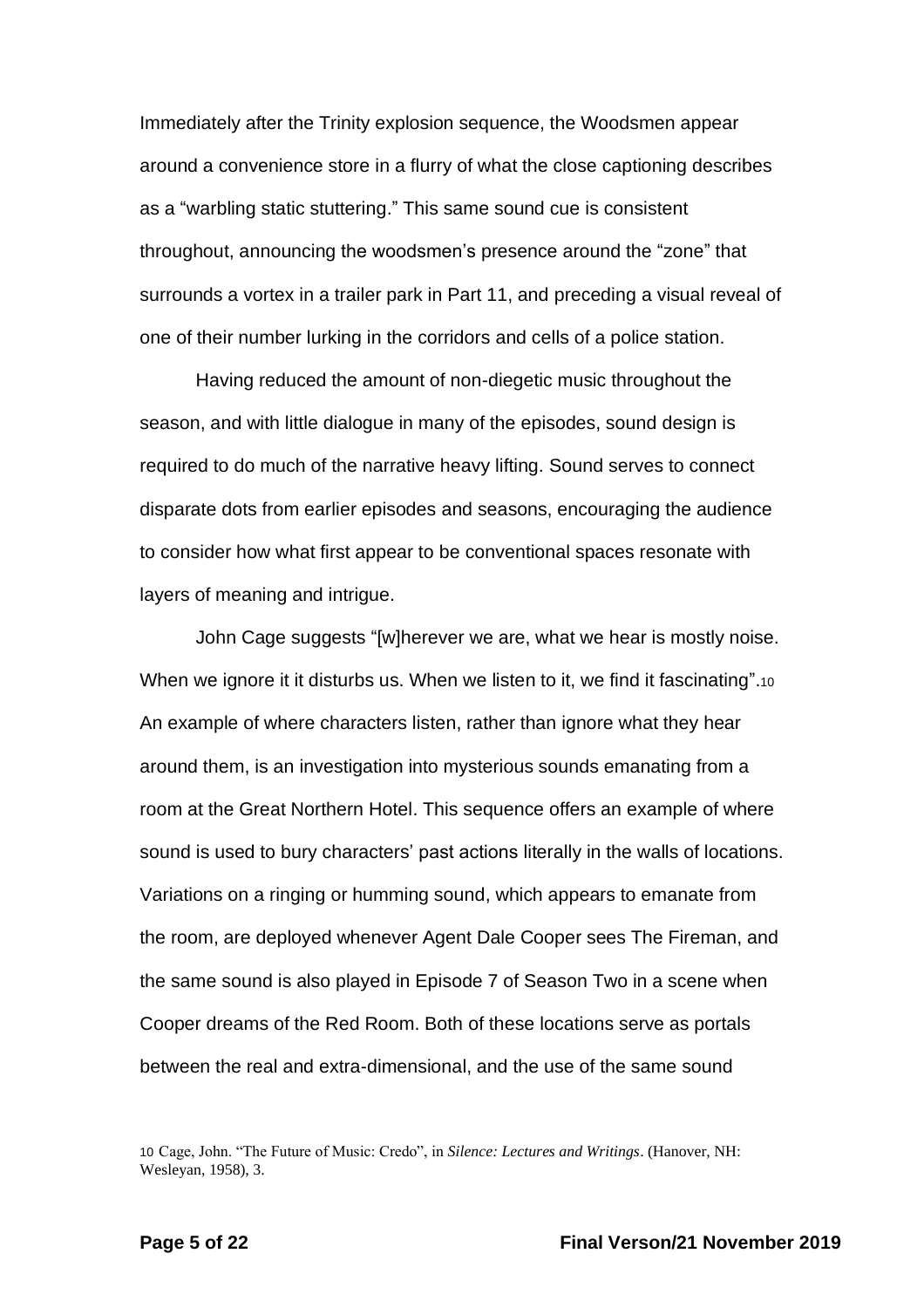suggests that the Great Northern Hotel also shares this liminal property. Throughout *Twin Peaks*, Lynch appears to wilfully make use of sound as a catalyst for the audience to forge their own connections with the narrative events occurring on screen. As Juan Aliaga observes, this is centered in the "idea of the hideousness of everyday reality […] or, in other words, the idea that all manifestations of horror or of the abyss come from with human beings themselves".<sup>11</sup> He adds, "Lynch does not look for another world, finding more than enough inspiration in the distributing strangeness of our own".<sup>12</sup> The lack of conventional narrative hierarchies and playful misdirection is disruptive. Deviating from the conventional is, in part, how Lynch moved from noun to the Lynchian adjective, after all – what David Foster Wallace described as a unique sense of combining of the mundane and macabre.<sup>13</sup>

As sound designer for *The Return*, Lynch continues a career-long avoidance of the familiar. This is made manifest with the use of editing techniques such as jump cuts and glitching, as evident in the sound design of the series as they are in the visuals. Though often sound and image unite to create this combination, where scenes appear mundane at first glance it is sound design that repurposes these otherwise ordinary situations into the extraordinarily macabre. Sound cues motivate the audience to look beyond what visually depicted and seek out clues to the extra dimensional. If Lynch's past work reveals the hidden arguments, sexualities, addictions, violence, and

<sup>11</sup> Aliaga, Juan Vicente. "Lynch's Inferno". In David Lynch, *David Lynch,* (Valencia: Editions Alfons el Magnanim, 1992), 18.

<sup>12</sup> Ibid, 20.

<sup>13</sup> Wallace, David Foster. "David Lynch Keeps His Head". In *Premiere*, September 1996, 146-212.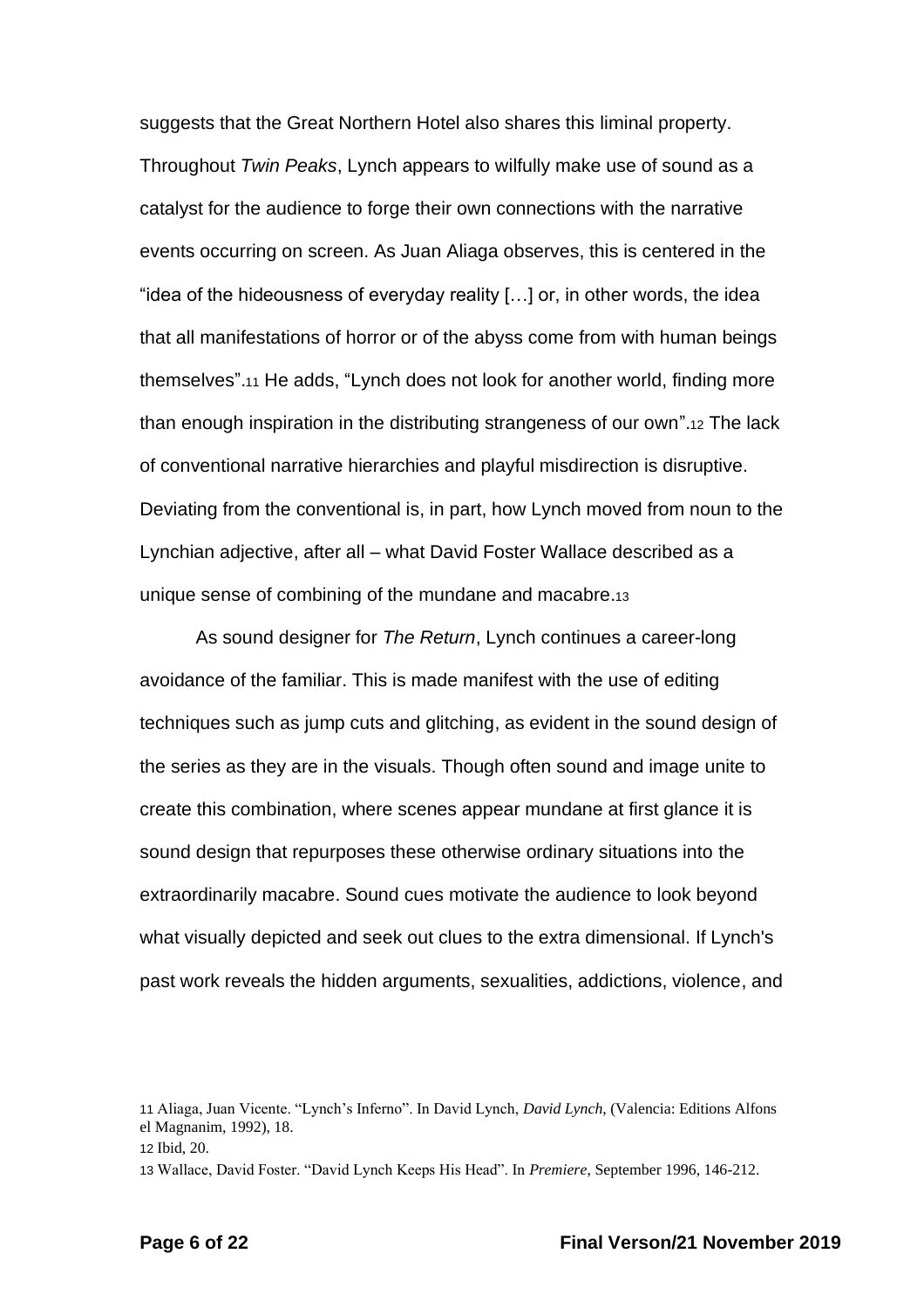strangeness of society and familial life, so *The Return* goes even further, to

reveal literally hidden, underground, occult secrets and geographies.

The novelist Agustín Fernández Mallo, whose fiction might itself be described as Lynchian, discusses what he calls "complex realism" in similar terms:

If reality today is different from the reality of 30 years ago, we can't keep describing reality in the same way as we did 30 years ago. Today we understand that reality corresponds to a model – or even better, the sum of various models – which in science are termed 'complex systems' […] This complexity is what creates that which we all know  $-$  The World  $-$  is connected in a system of networks – and I'm not referring only to the internet but also to thousands of analog networks in which we are all immersed at every instant. Until a short time ago, we knew the world in parts, whereas now we know that those parts are all connected with a very concrete topology. These networks are everything.<sup>14</sup>

Such networks and complexities in Part 8 of *The Return* are not only startling and confusing, but also appear to offer a back story and a creation myth for the whole of the *Twin Peaks* universe. Its audacious and hypnotic visuals, abstract soundtrack, and magical realism extended beyond the personal, combining to present a storyline of how evil made itself manifest – the first atomic bomb test the catalyst for its arrival on earth. As Bataille suggests, "a man is only a particle inserted in unstable and entangled wholes".<sup>15</sup> Take away the idea of linear storytelling, conclusions, and hierarchies and we are left with narratives of associative, tangential, fantastical, and juxtaposed events and worlds that we, the viewer, must turn into story (or stories) and try to make sense of; or accept as surreal disjunctions.

<sup>14</sup> Trefry, John. "… or, 'on the novel' – an interview with Agustín Fernández Mallo" translated by Luke Stegemann. In *3:am magazine,* December 14, 2017. Accessed July 3, 2018. https://www.3ammagazine.com/3am/or-on-the-novel

<sup>15</sup> Bataille, George. "The Labyrinth (1930)" In *Visions of Excess: Selected Writings, 1927-1939*. (Minneapolis: University of Minnesota Press, 1985), 171-178.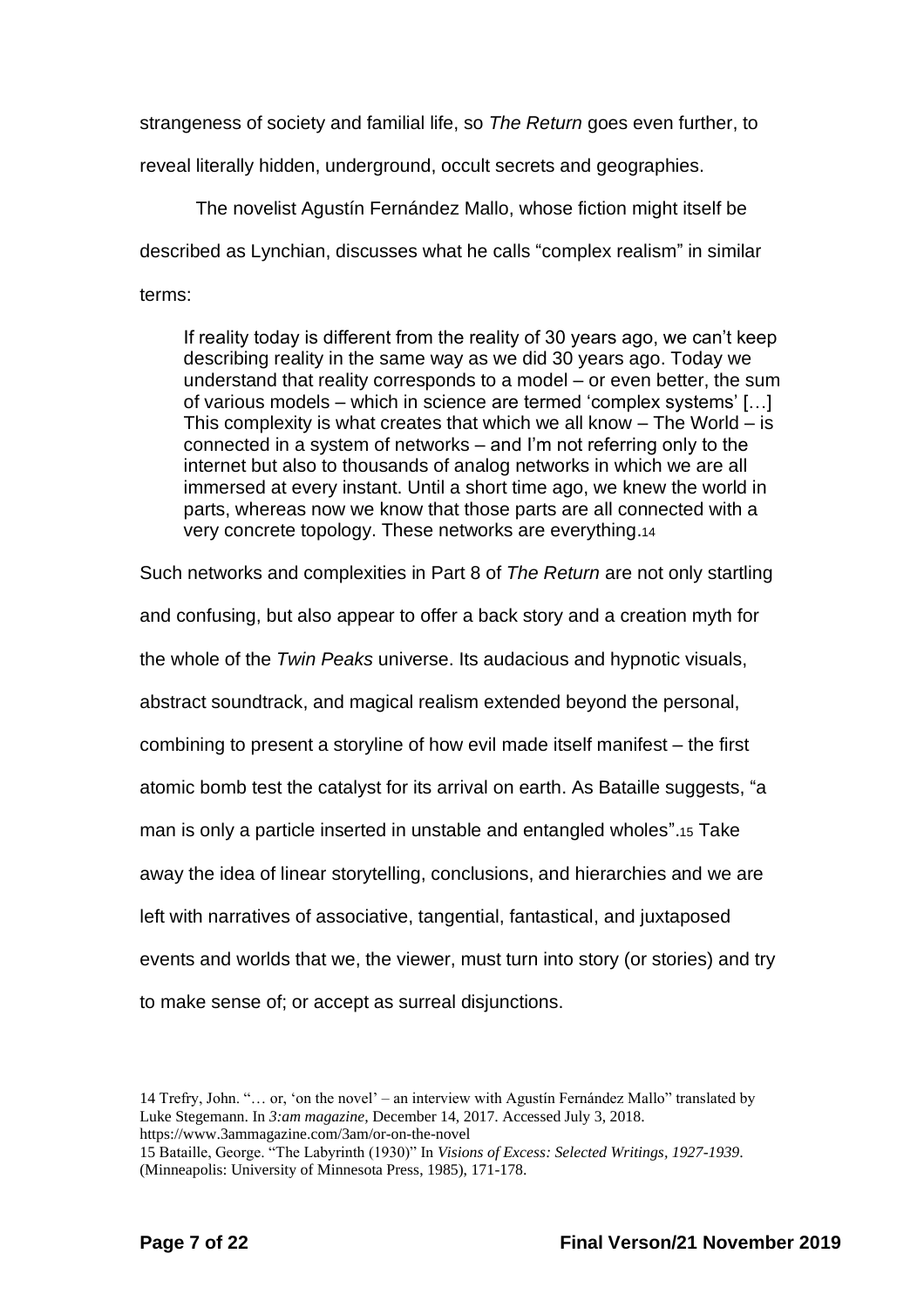### **Lynch and the Rhizome**

Some critics have not received these disjunctions well. Jonathan Foltz suggests that Part 8 of *The Return* consisted of "mind-bending abstractions and derelict poetry", furthering Lynch's previous "way of elevating peripheral performances to derail our sense of narrative logic" to the extent that:

The new season challenges us most in the way it seems to undo the story it is telling, moving out of sequence and perversely out of rhythm, indicating a wealth of paths it is not interested in going down, spending long stretches of time in scenes that do not immediately further the plot, and jumping without warning from characters and locales we know to those we don't.<sup>16</sup>

Lynch, however, sees things differently, stating in an interview with Paul Woods that "abstractions are a good thing and they exist all around us anyway. They sometimes can conjure up a thrilling experience within the person".<sup>17</sup> Lynch sets the audience free to connect events and characters as we wish, to exercise our own value judgments, to create our own sense of time and intersecting worlds that *Twin Peaks* may or may not contain. The narrative and characters that populate them are always "[b]etween things", which Gilles Deleuze and Félix Guattari state, "does not designate a localizable relation going from one thing to the other and back again, but a perpendicular direction, a transversal movement that sweeps one and the other away, a stream without beginning or end that undermines its banks and picks up speed in the middle".<sup>18</sup>

Lynch subverts the small-town soap opera model, claiming in an interview that this "gives access to all the other subterranean lives which are going on

<sup>16</sup> Lynch, David. *Twin Peaks: The Return*. Showtime, 2017.

<sup>17</sup> Woods, Paul A. *Weirdsville*. (London: Plexus, 1997).

<sup>18</sup> Deleuze, Gilles and Guattari, Félix. *A Thousand Plateaus: Capitalism and* 

*Schizophrenia*. Translated by Brian Massumi. (London: Bloomsbury, 1987, 2013), 27.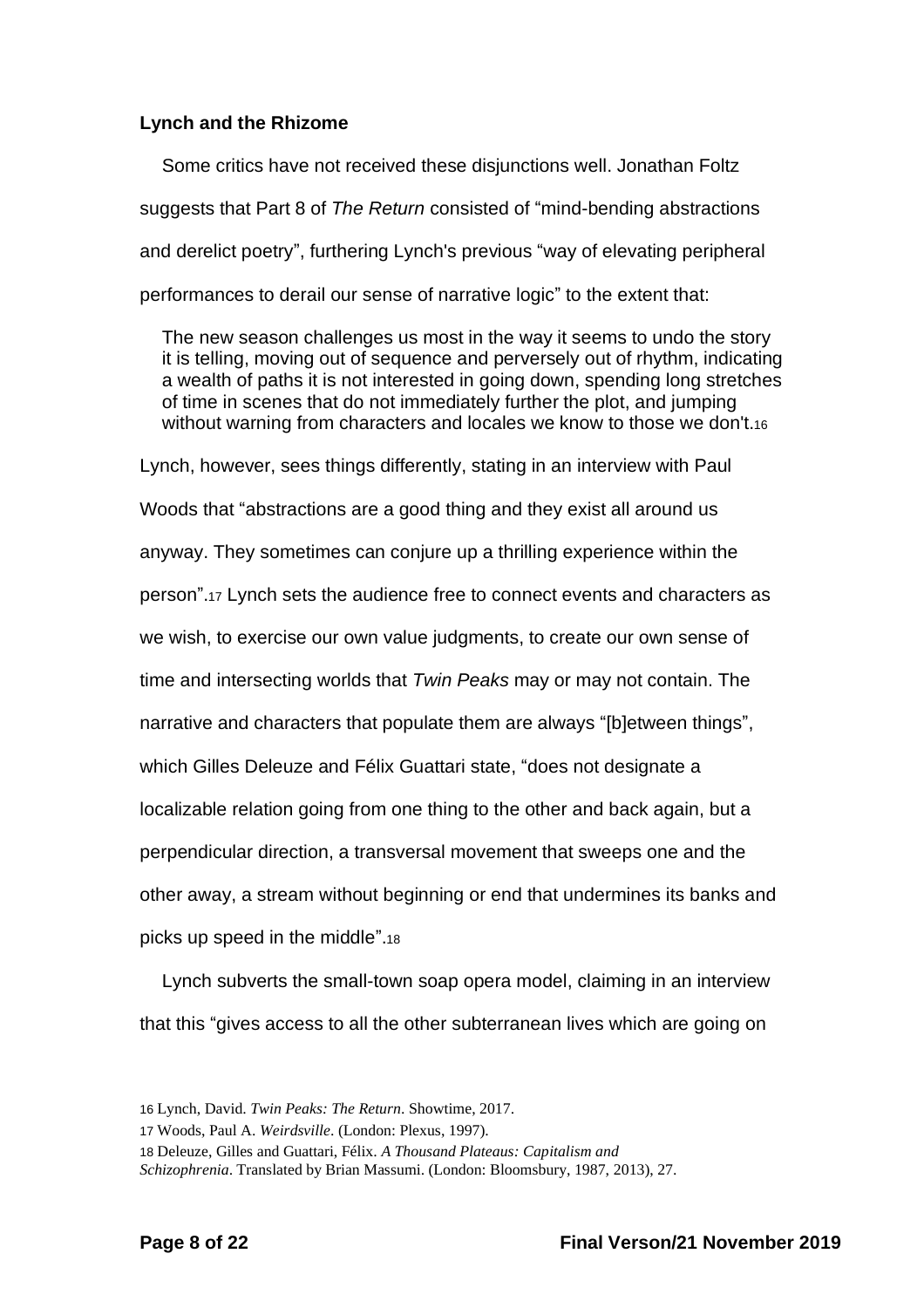in the town, because literally everybody has their own secret – as I believe they do in life".<sup>19</sup> This view is shared by the video artist Bill Viola, who states that "[u]nder the surface of all the works exists a kind of underground river that we don't see. It's a continuously moving stream of knowledge, emotion and mystery".<sup>20</sup> Viola goes on to defend both mystery and emptiness as facilitators of movement: "You absolutely must have the unknown to live, if you don't have the unknown, the place of mystery or the place where words fail, where thinking stops, if you don't have that place then you can't go forward. So we need this place of emptiness".<sup>21</sup>

The stream and "story" of *Twin Peaks* share similarities with Matt

Bluemink's definition of the rhizome, which:

is constantly growing, adapting, forming new connections with a variety of different multiplicities. It does not stem from one individual entrance i.e. some glorified 'Doorway of Knowledge', it exists precisely as a result of multiple entrances, multiple contributors, and an innumerable number of contributions.<sup>22</sup>

In *The Return*, the labyrinth presented by the rhizomic connection between

spaces and the form of its visual and sonic representation, is both the

destination and journey of Agent Cooper through the season.

Michaela Bronstein is resistant to this, suggesting that:

*Twin Peaks: The Return*, in the end, seems to want us to remain uncertain of our own position and role as spectators, trying to figure out in what way we're supposed to relate to the fabric of its world and the texture of its narrative experience. The emotional cues point in every direction and lead nowhere.<sup>23</sup>

<sup>19</sup> Woods, Paul A. *Weirdsville*. (London: Plexus, 1997), 95. 20 Bernardini, Anna (ed.). "Bill Viola interviewed". In *Bill Viola. Reflections*. (Milan: Silvana Editoriale, 2012), 63.

<sup>21</sup> Ibid, 63.

<sup>22</sup> Bluemink. Matt. "The Web as Rhizome in Deleuze and Guattari", in *Blue Labyrinths*, July 15, 2015. Accessed February 28, 2019. https://bluelabyrinths.com/2015/07/15/the-web-as-rhizome-in-deleuzeand-guattari.

<sup>23</sup> Bronstein, Michaela. "Twin Peaks – The Return – The Anxiety of Spectatorship", *Post 45*, June 10, 2017. Accessed October 24, 2018.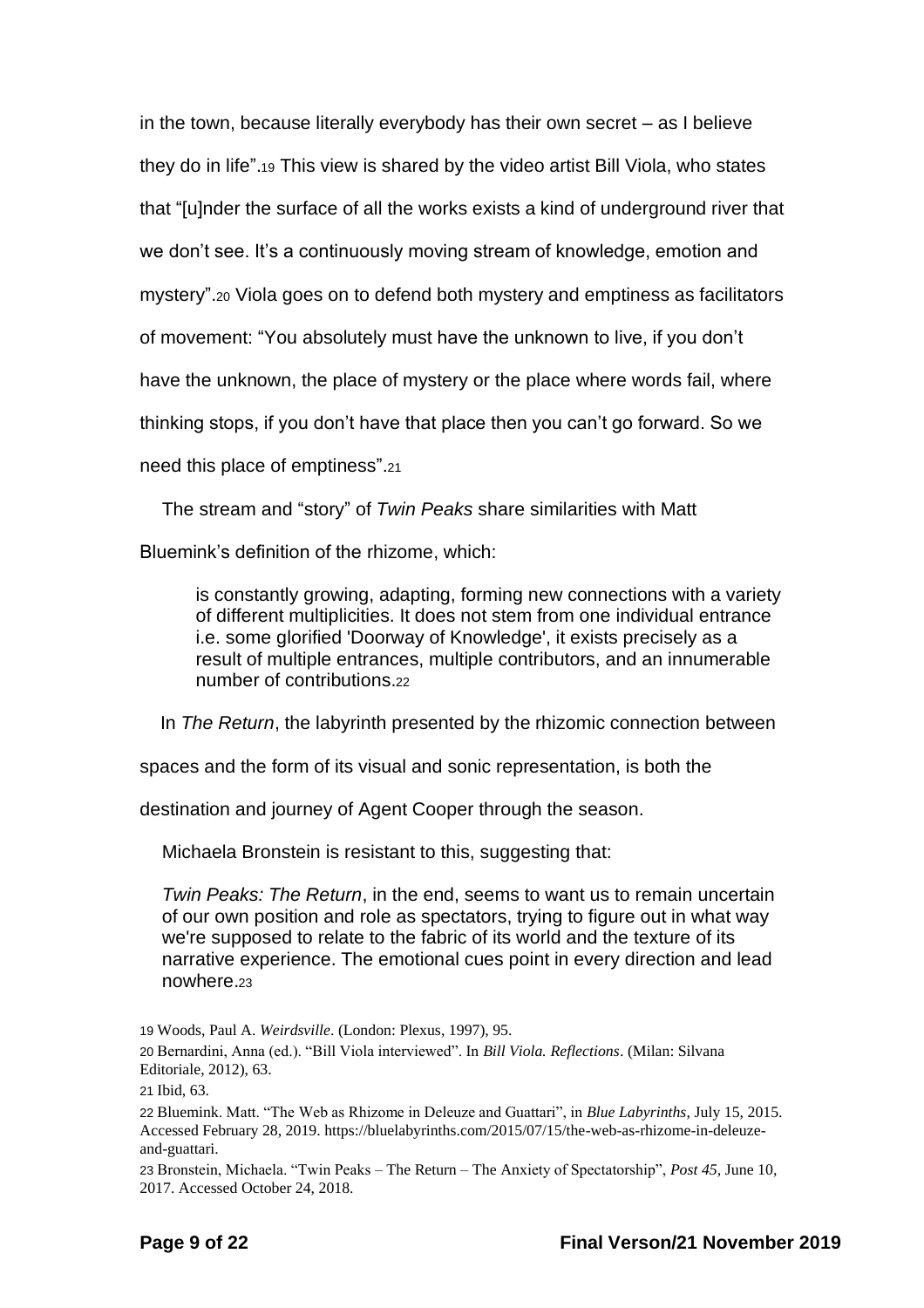### **Dream Places**

Lynch's *Twin Peaks* is visually reminiscent of Edward Hopper's paintings, though it is often more monochromatic and lacks the gloss finish of oil paint. Beth Venn states that "In many of Hopper's paintings, one has the vague sense of viewing a film still – the stop-action quality of frozen figures in an act of very little significance".<sup>24</sup> Unlike the quiet street in *Early Sunday Morning*<sup>25</sup> or the frozen diner scene of Hopper's *Nighthawks,*<sup>26</sup> ,

in Lynch's world figures flicker and glitch, images are layered and blurred, time changes as we watch. In Hopper's work we have a depiction of a specific time and place; Lynch, however, can physically overlay visual images from different times, in addition to having the cinematic tools of flashback and flash-forward to work with, not to mention ideas of fragmentation, different timelines and unreliable narrators.

Lynch's use of snapshots and cameos, disconnected dialogue and long silences, which leave the viewer trying to work out how it all fits together, or if indeed it does, resonates with Venn's description of Hopper's work. He notes that:

Hopper's art not only has had a profound impact on painting and sculpture, but also influenced – and was itself influenced by – photography and film. Hopper participated in and contributed to a process that had long been the domain of photography – capturing a

[http://post45.research.yale.edu/2017/10/twin-peaks-the-return-the-anxiety-of-spectatorship/.](http://post45.research.yale.edu/2017/10/twin-peaks-the-return-the-anxiety-of-spectatorship/)

<sup>24</sup> Venn, Beth. *Edward Hopper and the American Imagination*. (New York: Metropolitan Museum of Art, 1995), 4.

<sup>25</sup> Hopper, Edward. Early Sunday Morning (1930). In Venn, Beth. *Edward Hopper and the American Imagination*. (New York: Metropolitan Museum of Art, 1995), 2.

<sup>26</sup> Hopper, Edward. Nighthawks (1942). In *Venn, Beth. Edward Hopper and the American Imagination*. (New York: Metropolitan Museum of Art, 1995), 5.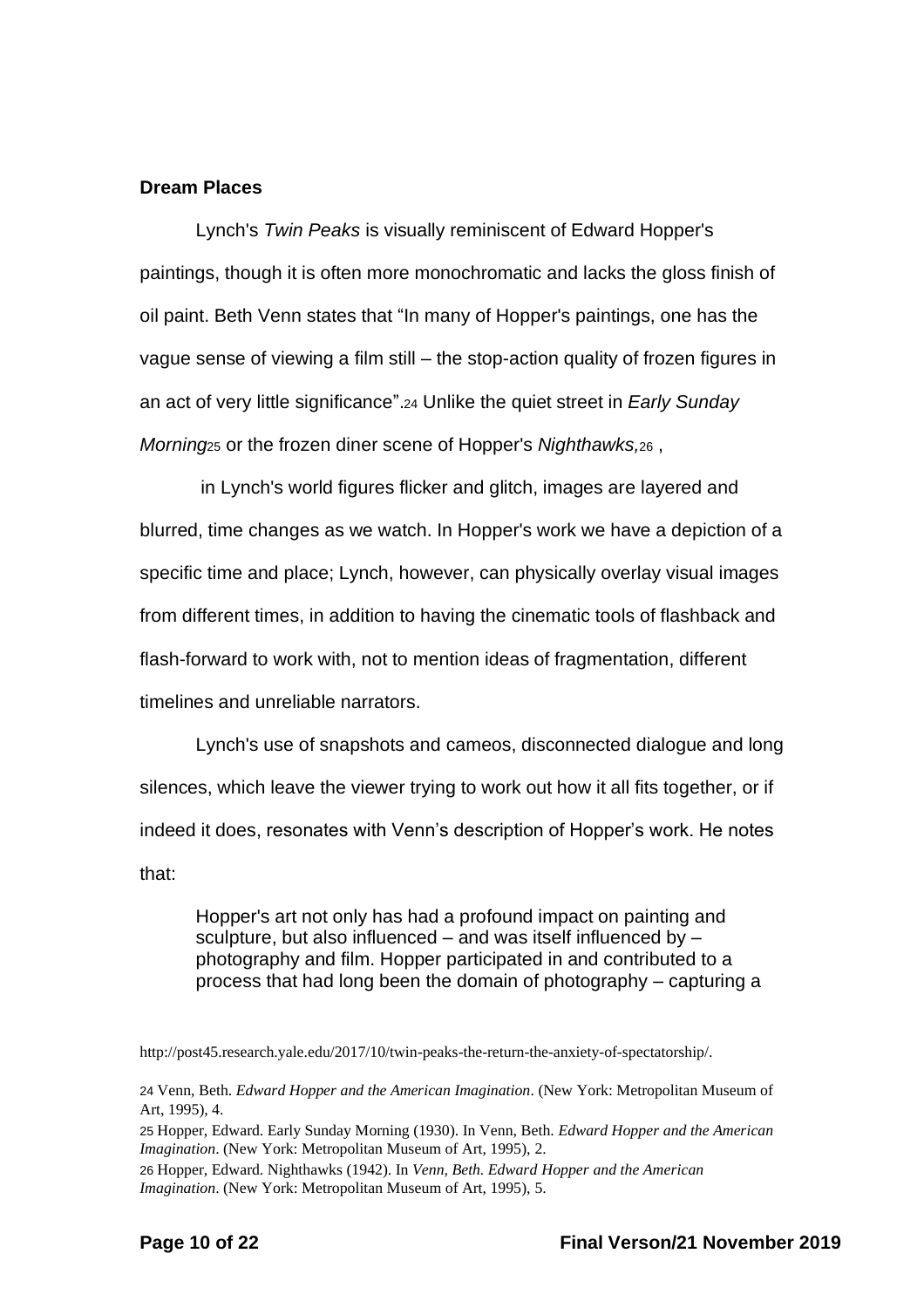segment that suggests a larger story. One finds in many Hopper paintings an incomplete narrative.<sup>27</sup>

Obsessive fans (see Twin Peaks – Redditza) work out various conflicting timelines from small clues and asides in various scenes, play different episodes alongside each other to search for synchronicity and mirroring, bring occult and conspiracy theories to bear on the season, and read between the lines of Mark Frost's two *Twin Peaks*<sup>29</sup> books to find out what is going on. But just as the "uncomfortable spaces of Hopper's canvases"<sup>30</sup> may not make for easy viewing, Lynch's work seems specifically designed to confuse and puzzle the viewer. In an interview with Kristine McKenna, Lynch states: "a mystery means there's a puzzle to be solved. Once you start thinking like that you're hooked on finding a meaning".<sup>31</sup>

### **Everywhere and Nowhere**

The mystical poet and artist William Blake stated that: "Attraction and Repulsion, Reason and Energy, Love and Hate, are necessary to Human Existence".<sup>32</sup> He suggests that humans somehow contain all of these in a kind of balance – a non-hierarchical structure, where love nor hate co-exist and neither are better than one another. "[A]ny point of a rhizome can be

<sup>27</sup> Venn, Beth. *Edward Hopper and the American Imagination*. (New York: Metropolitan Museum of Art, 1995), 19.

<sup>28</sup> *Twin Peaks – Reddit*. Accessed December 16, 2018 and January 18, 2019. https://www.reddit.com/r/twinpeaks.

<sup>29</sup> Frost, Mark. *The Secret History of Twin Peaks*. (London: MacMillan, 2016); Frost, Mark. *Twin Peaks: The Final Dossier*. (London: MacMillan, 2017).

<sup>30</sup> Venn, Beth. *Edward Hopper and the American Imagination*. (New York: Metropolitan Museum of Art, 1995), 16.

<sup>31</sup> McKenna, Kristine. "An Interview with David Lynch". In Lynch, David. *David Lynch*. (Valencia: Editions Alfons el Magnanim, 1992), 31-32.

<sup>32</sup> Blake, William. *The Marriage of Heaven and Hell* (c1790). Accessed March 2, 2019. https://www.bartleby.com/235/253.html.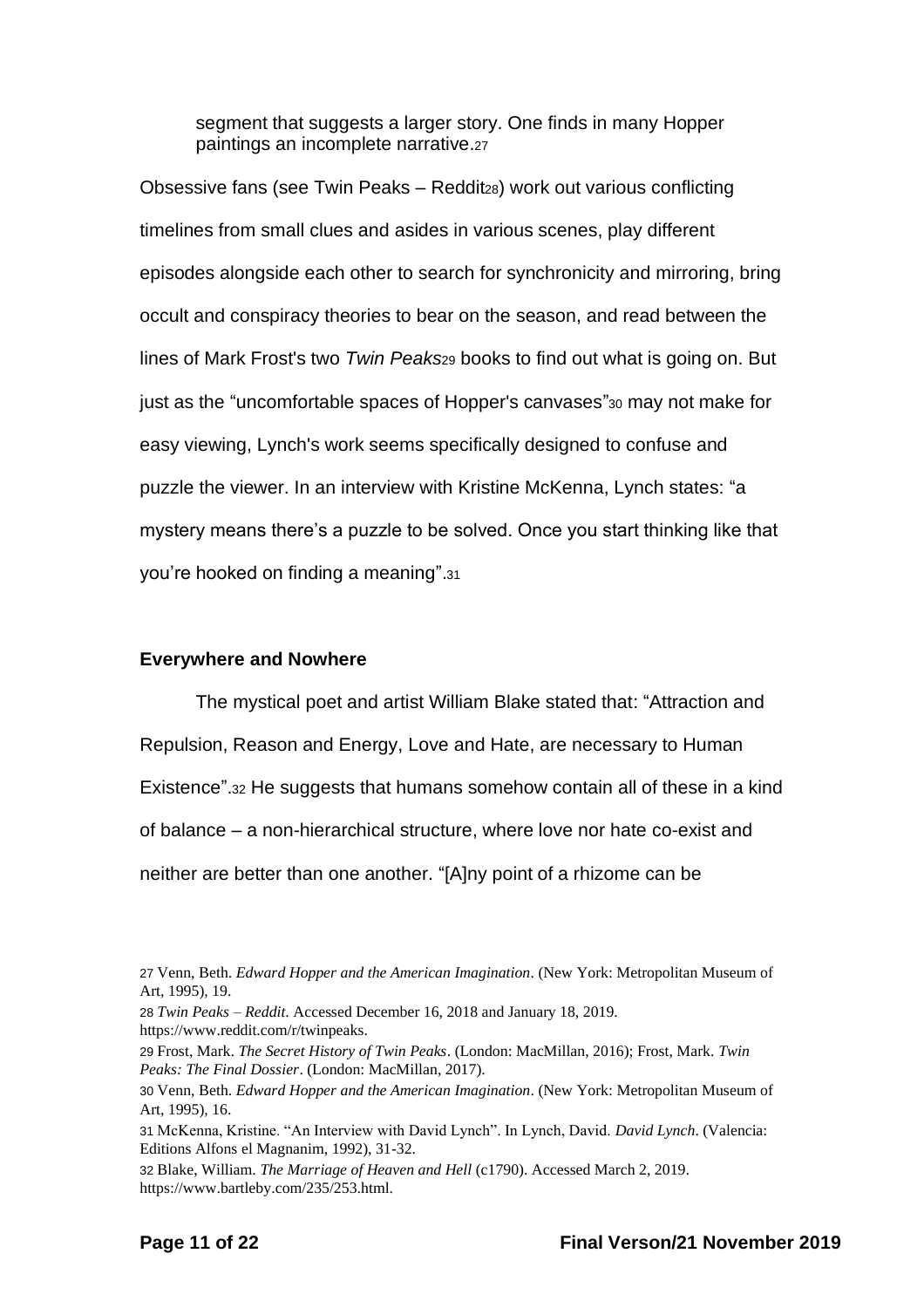connected to anything other, and must be," state Deleuze and Guattari.<sup>33</sup> Elsewhere they suggest that a "rhizome has no beginning or end; it is always in the middle, between things, interbeing, intermezzo",34 an idea suited to the storytelling strands of *The Return*.

"The idea of the rhizome," explains Bluemink, "is a structural metaphor taken from the biological field of botany. It describes an underground mass of continuously growing horizontal stems or roots which extend lateral shoots at certain intervals to and establish connections with other shoots. There is no hierarchical structure to the growth of the rhizome".<sup>35</sup> Remove the idea of linear storytelling, conclusions, and hierarchies – some events being more important than others – and we are left with narratives of associative, tangential, fantastical, and juxtaposed events and worlds that we, the viewers, must turn into story (or stories) and try to make sense of, or accept as surreal disjunctions.

Some have questioned the lack of authorial clarity. Todd McGowan, discussing Lynch's *Twin Peaks: Fire Walk With Me*,<sup>36</sup> states that "the fantastic dimension [...] places an onerous demand on the spectator." He goes on to say that "one finds the outside within the inside, the infinite within the finite".<sup>37</sup> Jonathan Foltz suggests that Part 8 furthered Lynch's previous "way of elevating peripheral performances to derail our sense of narrative logic" to the extent that the season is most challenging in the manner with which:

36 Lynch, David. *Twin Peaks: Fire Walk With Me*. [DVD] 2entertain, 1992.

<sup>33</sup> Deleuze, Gilles and Guattari, Félix. *A Thousand Plateaus: Capitalism and Schizophrenia*. Translated by Brian Massumi. (London: Bloomsbury, 1987, 2013), 4-5. 34 Ibid, 26.

<sup>35</sup> Bluemink. Matt. "The Web as Rhizome in Deleuze and Guattari", in *Blue Labyrinths*, July 15, 2015. Accessed February 28, 2019. https://bluelabyrinths.com/2015/07/15/the-web-as-rhizome-in-deleuzeand-guattari.

<sup>37</sup> McGowan, Todd. *The Impossible David Lynch*. (New York: Columbia University Press, 2007), 153.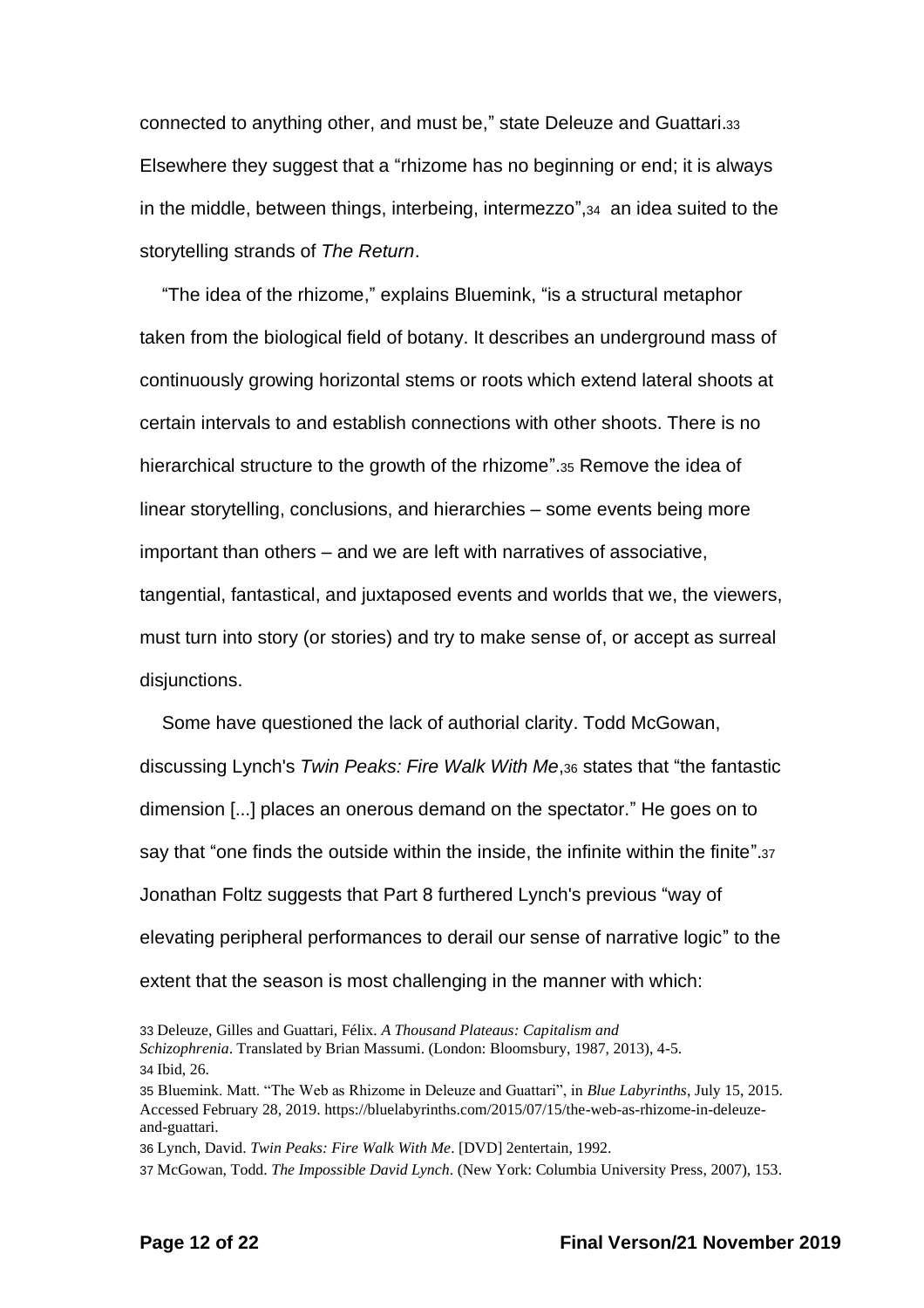it seems to undo the story it is telling, moving out of sequence and perversely out of rhythm, indicating a wealth of paths it has no interest in going down, spending long stretches of time in scenes that do not immediately further the plot, and jumping without warning from characters and locales we know to those we don't.<sup>38</sup>

Lynch argues that this undoing of narrative is linked to Freud's notion of the sinister, "the hybrid union of two apparently contradictory elements: firstly, all that which is normal, familiar, well-loved or – when it affects the peace and tranquillity of domestic life – related to the family, and secondly, the sudden appearance of a malign element; the presence of evil appearing unexpectedly in an otherwise warm and friendly context".<sup>39</sup> We are free to connect events and characters as we wish, to exercise our own value judgments, to create our own sense of time and intersecting worlds that *Twin Peaks* may or may not contain. The narrative is necessarily always "[b]etween things,"<sup>40</sup> which Deleuze and Guattari state:

does not designate a localizable relation going from one thing to the other and back again, but a perpendicular direction, a transversal movement that sweeps one and the other away, a stream without beginning or end that undermines its banks and picks up speed in the middle.<sup>41</sup>

One way or another way? Black Lodge or White Lodge, perhaps the Red

Lodge? Past or present, Bad Cooper or Good Cooper, dead or alive,

possessed or unpossessed, elsewhere or here? Deleuze and Guattari state,

"A rhizome may be broken, shattered at a given spot, but it will start up again

<sup>38</sup> Foltz, Jonathan. "David Lynch's Late Style". In *Los Angeles Review of Books*. November 12, 2017. Accessed November 13, 2017. https://lareviewofbooks.org/article/david-lynchs-late-style.

<sup>39</sup> Aliaga, Juan Vicente. "Lynch's Inferno". In David Lynch, *David Lynch*. (Valencia: Editions Alfons el Magnanim, 1992), 15.

<sup>40</sup> Deleuze, Gilles and Guattari, Félix. *A Thousand Plateaus: Capitalism and* 

*Schizophrenia*. Translated by Brian Massumi. (London: Bloomsbury, 1987, 2013), 27. 41 Ibid, 44.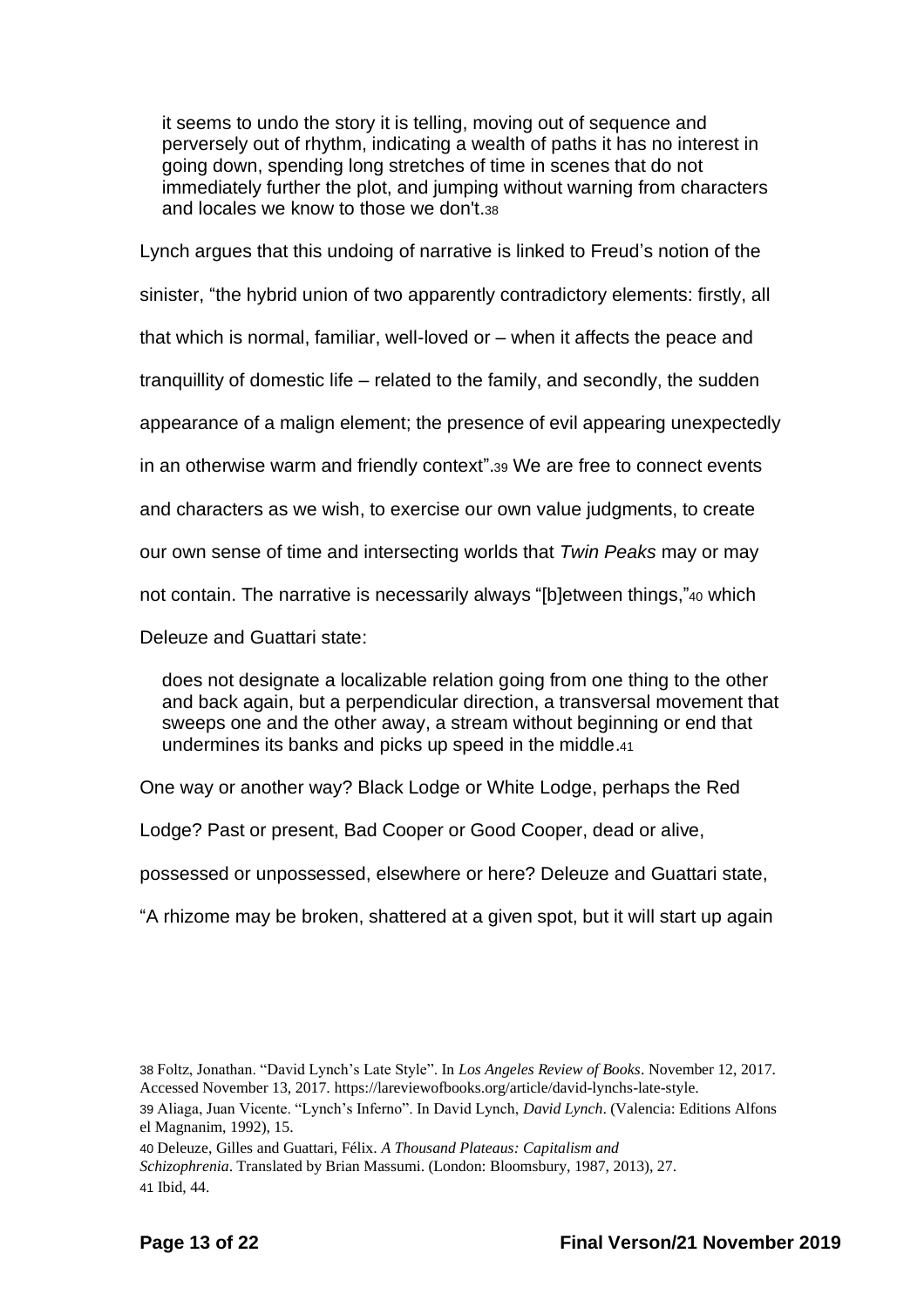on one of its old lines, or on new lines".<sup>42</sup> The "story" of *Twin Peaks*, like the rhizome:

is constantly growing, adapting, forming new connections with a variety of different multiplicities. It does not stem from one individual entrance i.e. some glorified "Doorway of Knowledge," it exists precisely as a result of multiple entrances, multiple contributors, and an innumerable number of contributions.<sup>43</sup>

Lynch and Frost contribute, as do musicians and actors, as they construct and film *Twin Peaks*, a world of many entrances (and exits), be they caves, cellars, circles of trees or temporary slippages of time created by music or the alignment of planets and stars. Len Gutkin distinguishes the storytelling of *Twin Peaks* as distant from more traditional techniques, an allegorical dislocation that has a "singular capacity to evoke (rather than merely propose, like the rest of television) a world of infinite, magical dread".44 Here, dreams are significant and amplified in importance, rather than a convenient narrative device to avoid ambiguity or sensemaking.

The whole of *The Return* is full of confusion and violence, yet also specific moments of surreal and personal creation. The woodsman's incantation is a prophecy announcing the arrival of a new power, in addition to a comment upon the power of radio and the voice upon the filmic world. If the Woodsman's incantation is an annunciating angel or being who is the conduit to extra-dimensional spaces, he could be considered as an agent of what Cole describes as Jowday – the heralder of BOB, launched at the earth following the atomic test.

42 Ibid, 44.

<sup>43</sup> Bluemink. Matt. "The Web as Rhizome in Deleuze and Guattari", in *Blue Labyrinths*, July 15, 2015. Accessed February 28, 2019. https://bluelabyrinths.com/2015/07/15/the-web-as-rhizome-in-deleuzeand-guattari.

<sup>44</sup> Gutkin, Len. "Twin Peaks: The Return – Allegorical Dislocation". In *Post 45*, 2017. Accessed April 1, 2019. http://post45.research.yale.edu/2017/09/twin-peaks-the-return-allegory-and-dislocation.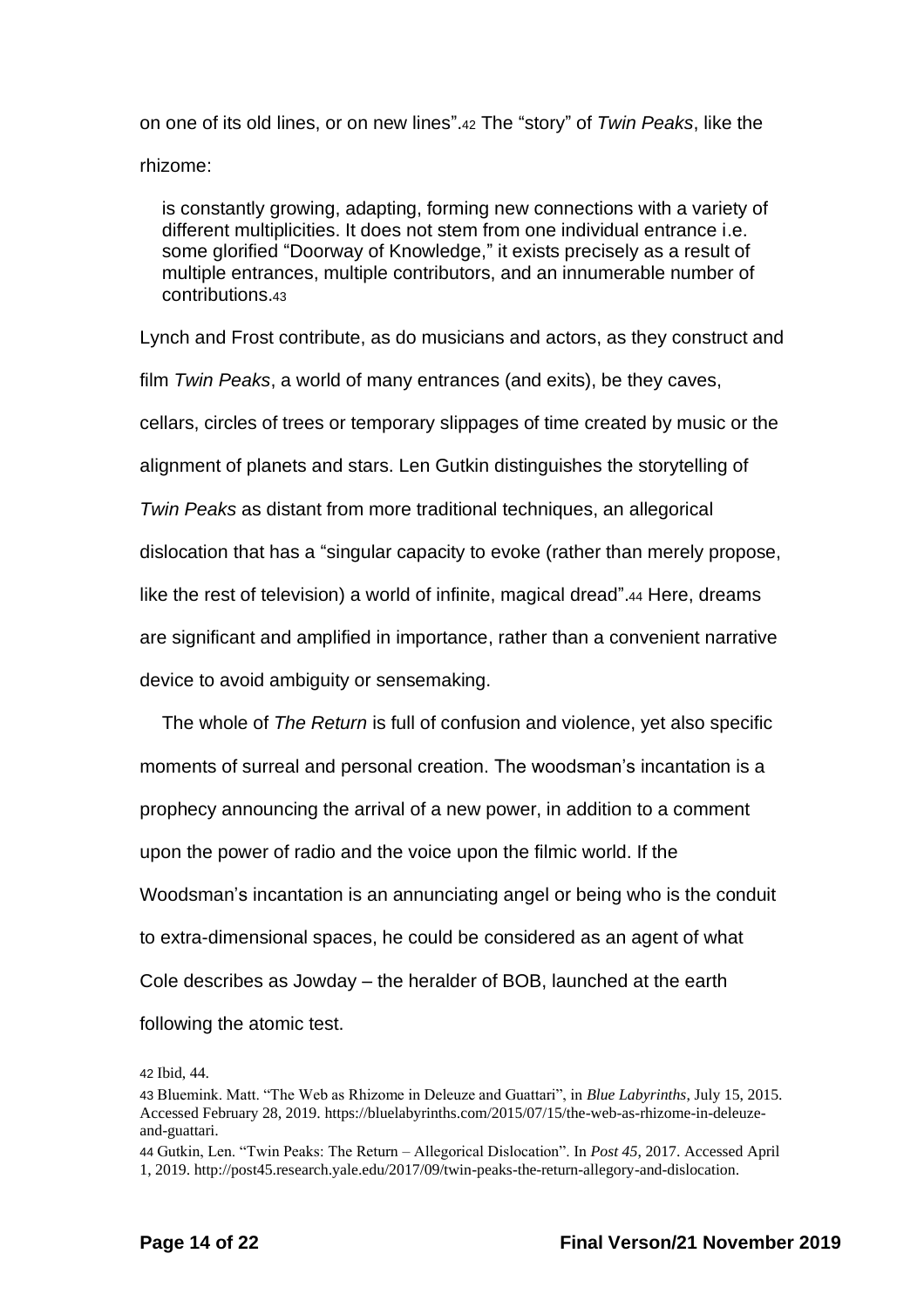Cooper seems to escape the Lodge he was trapped in at the end of Season 2 through an electric plug via some kind of spaceship; BOB and Laura are launched, post-atomic bomb test, to the world as some kind of bubble; rooms that do not physically exist act as holding and meeting spaces for spirits and demons. Giants and Woodsmen inhabit worlds which sometimes overlay the human one. Characters may die in one world but find themselves alive in another. Everything is possible, everything is as meaningful or as meaningless as anything else. Bataille argues that "it is time to abandon the world of the civilized and its light".<sup>45</sup>

The inventiveness that Lynch and his collaborators demonstrate through their deployment of sound and music in imaginative ways creates a febrile space within which narrative meaning is constructed, with the intent of disturbs traditional meaning-making on TV – a form dominated by modes of expositional reliant on explanatory dialogue or flashbacks which inform rather than disrupt the present. Rhizomic storytelling indeed.

### **Twin Peaks as Hypertext**

If we cannot accommodate or cope with a non-hierarchical reading, we might turn to hypertext theory to try to understand how Lynch constructed, or allows the viewer to construct, *The Return*. Instead of endless rhizomes (or, in hypertext terms, links) we can discuss elements of *Twin Peaks* as nodes, characters, events, places or objects which are linked to other events or

45 Bataille, George. "The Labyrinth (1930)" In *Visions of Excess: Selected Writings*, 1927-1939. (Minneapolis: University of Minnesota Press, 1985), 178-182.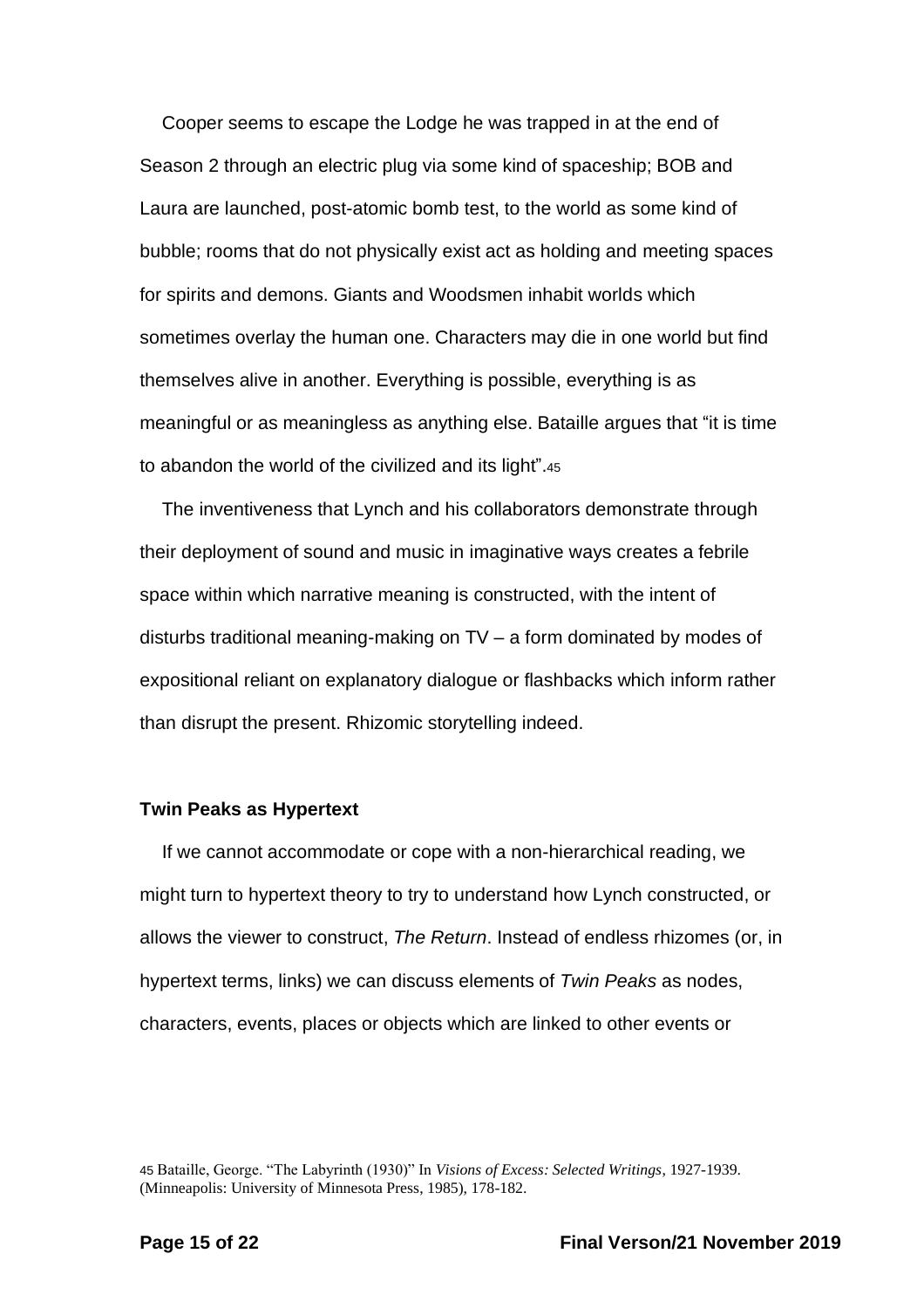objects, each offering the provision of "a conceptual anchor".<sup>46</sup> Charles Nicholas suggests that "More than one type of cluster might prove valuable," citing "three types of organizational nodes," that he defines as:

*structure nodes*, which are basic composites of other nodes without traversal restrictions; *sequencing nodes*, which allow the author to specify a particular node traversal sequence; and *exploration nodes*, which aggregate a set of nodes for arbitrary traversal, but which restrict entry and exit to a single access point.<sup>47</sup>

Lynch's nodes include key characters, events and places, which control and facilitate how we "traverse" the storylines of *The Return.* Clearly, the town of Twin Peaks acts as one such node. How does such a small American town contain such a conglomerate of dreams, desire, lust, subterfuge, and evil. Within the town, there are other nodes where traverse is controlled, where characters are affected by the place itself: there is the owl cave, the hotel, The Roadhouse (seemingly out of time in *The Return*, a place for visions and pause while music plays), and the room above the convenience store where spirits and demons live. Then there are entrances to the Red Room (itself a node that controls traverse), which offers access to and from the Lodges. These entrances include the fantastical – spaceships, electrical plugs, vortexes in time, as well as the mundane, such as the cellar beneath the hotel. Power lines travel between these nodes, a literal example of nodes being linked.

Agent Cooper is clearly a node: spiritual and detective knowledge flow through him, is gifted to him in dreams and visions; his associates and most of the town trust him, even when he is absent, as he is for so much of season 3.

<sup>46</sup> Barber, C. Bradford. "Topic: hypertext nodes". *Thesa, a thesaurus of ideas*, 2004. Accessed March 4, 2019. http://thid.thesa.com/thid-0513-0671-th-1345-6681

<sup>47</sup> Nicholas, Charles. *Intelligent Hypertext: Advanced Techniques for the World Wide Web*. (New York: Springer, 1997, 2008), 100.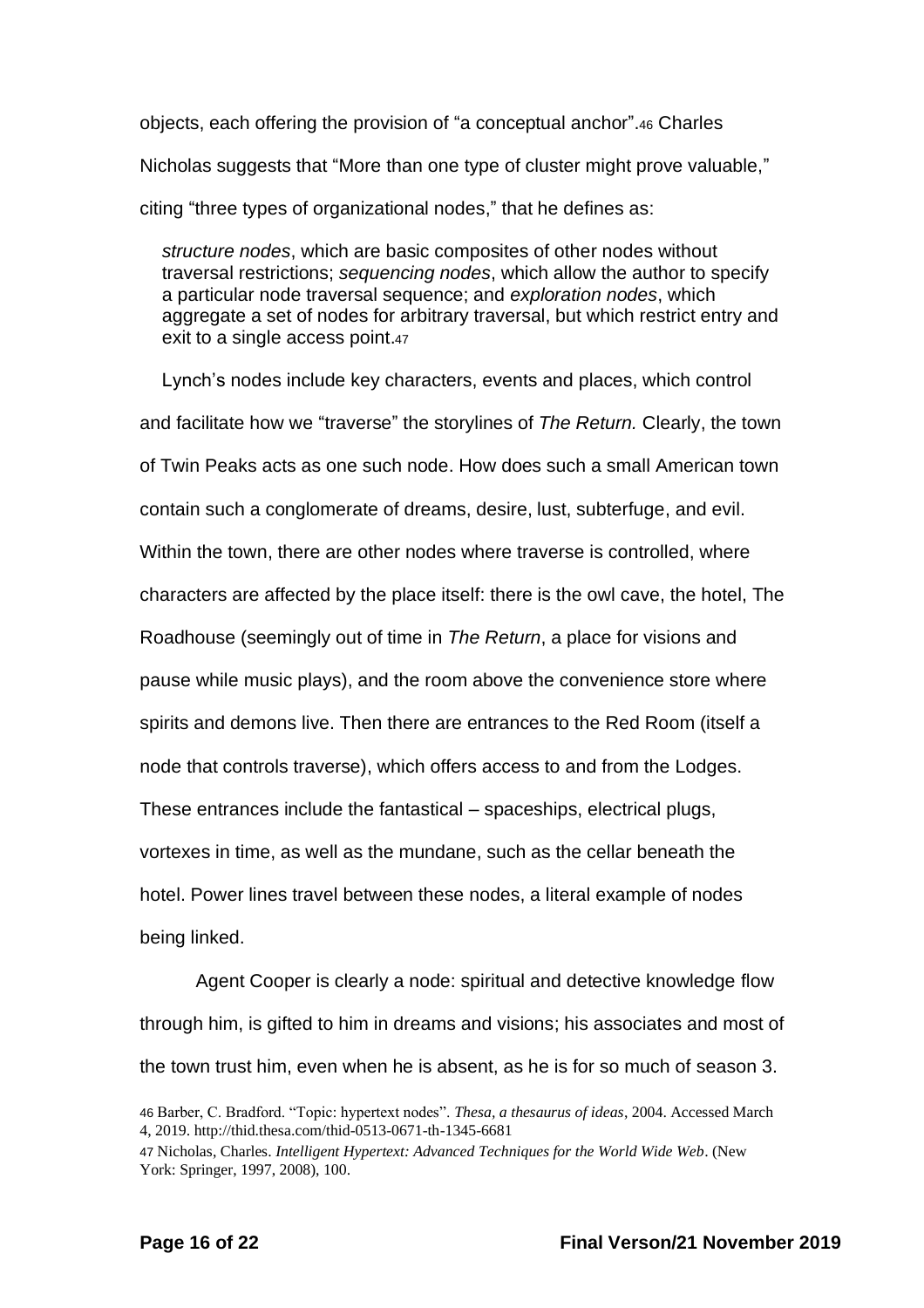Even when present as the doppelgänger Bad Cooper, it is Cooper in one form or another is the point of focus; a node, for the series. It is Cooper who returns in *The Return*.

Laura Palmer may also be considered a node, after all, her murder is a catalyst for the whole of *Twin Peaks*. Mark Frost notes that "it wasn't until we said, 'a body washes up on the shore' that we had a starting point".<sup>48</sup> Cooper is trying to undo her death; when he does, it appears time goes awry and our exit point for the whole of *Twin Peaks* is the wrenching scream that ends *The Return*. No matter what route the viewer has taken through *Twin Peaks*, the entrance and exit points remain the same: death, horror, and pain.

### **"We live inside a dream"**

Perhaps it is a dream, the atomic explosion and ensuing light show, the birth of BOB, the woodsman's radio broadcast? Perhaps it is the feverish result of adolescent love, a sexual awakening; perhaps the episode is mostly about how love exploded within us and infects us, changes us, makes us dream and desire? Perhaps *Twin Peaks* is about thwarted or fulfilled desire, however twisted, violent or abusive the results might be. The "complete" or "real" Cooper in the final episode kicks ass in the diner but retains elements of wisdom and love.

Some say it is about parallel or alternative times and worlds, with travel between them. Agent Cooper is desperate to undo Laura's death, willing to sacrifice himself, and perhaps Diane, to save her. Perhaps he should not interfere? Perhaps he is not making sound decisions? Adrift in the lodges,

48 Woods, Paul A. *Weirdsville*. (London: Plexus, 1997), 94.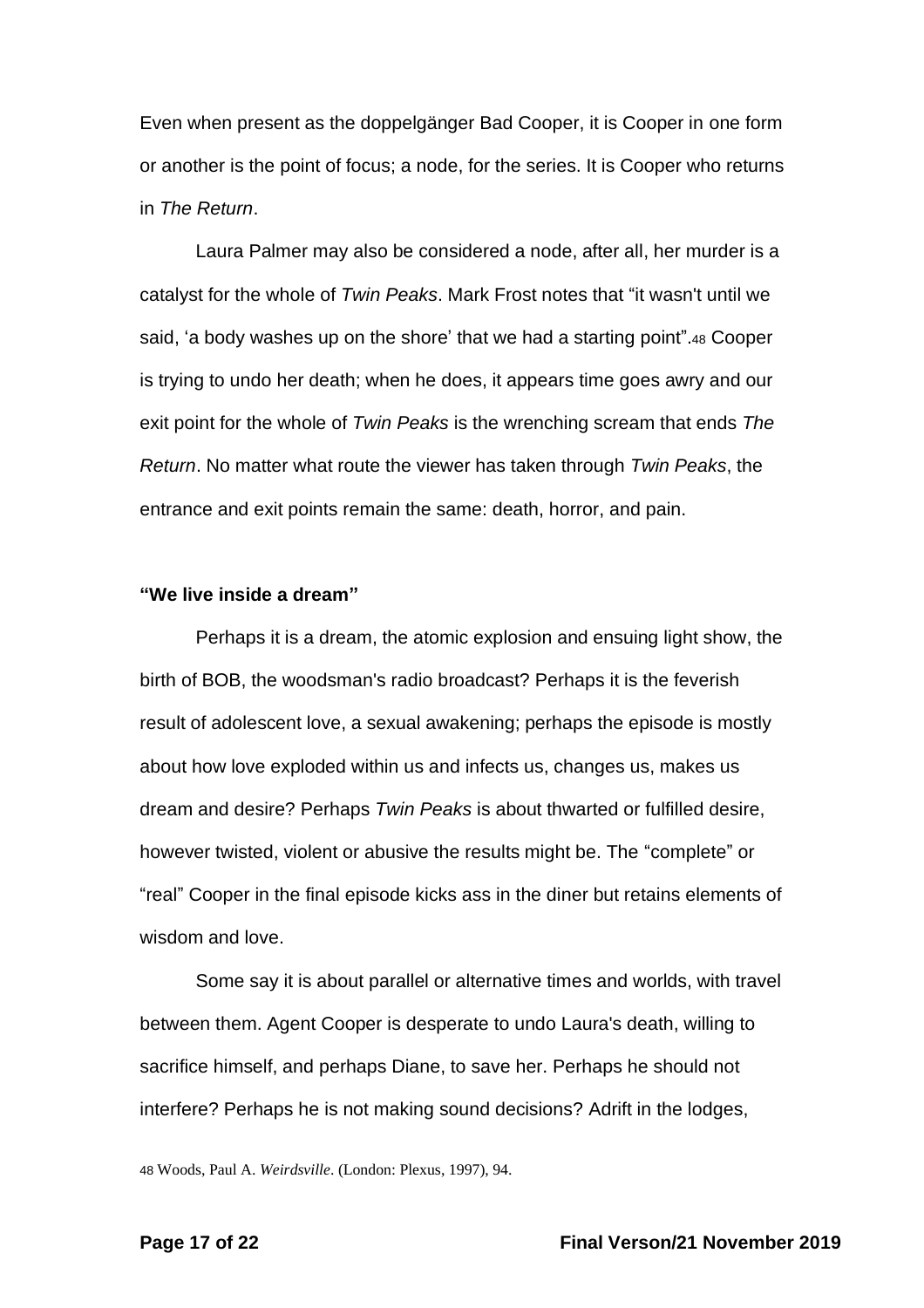traveling the electric wires and alive as three versions of himself, communes with the dead and missing, travels through the spirit world, laments lost love, and rescues Diane from the trauma of rape by his doppelgänger. In doing so he loses himself, sets Diane adrift, and inhabits a world where Laura is another person. She is alive but the cozy town of Twin Peaks is gone. There are no easy answers, only the hum of wires, half-forgotten memories and a bunch of conspiracy theories on the web.

The 18 hours of *The Return* are full of violence, confusion, surrealism, occasional moments of goodness, and comedy, but also the creation and dissemination of evil. Thomas Merton, in an essay about William Blake, suggests that: "it is common among mystics to identify the creation of man with the fall, that is, the creation of man in time and space. In Eden, man was eternal. But he fell from eternity into time, into matter, illusion, chaos and death."<sup>49</sup> Lynch is no mystic in the accepted sense, but his characters are able to fall out of time into different times and they certainly inhabit a world of illusion, chaos, and death, persuasively imagined through a complex synthesis of sound and image.

### **Word Count: 5725**

### **Bibliography**

Aliaga, Juan Vicente. "Lynch's Inferno". In *David Lynch*, David Lynch, 13-20. Valencia: Editions Alfons el Magnanim, 1992.

Barber, C. Bradford. "Topic: hypertext nodes". *Thesa, a thesaurus of ideas*, 2004. Accessed March 4, 2019. http://thid.thesa.com/thid-0513-0671-th-1345- 6681.

<sup>49</sup> Merton, Thomas. "Nature and Art in William Blake: An Essay in Interpretation" (1939). In The Literary Essays of Thomas Merton, Thomas Merton. (New York: New Directions, 1981), 426.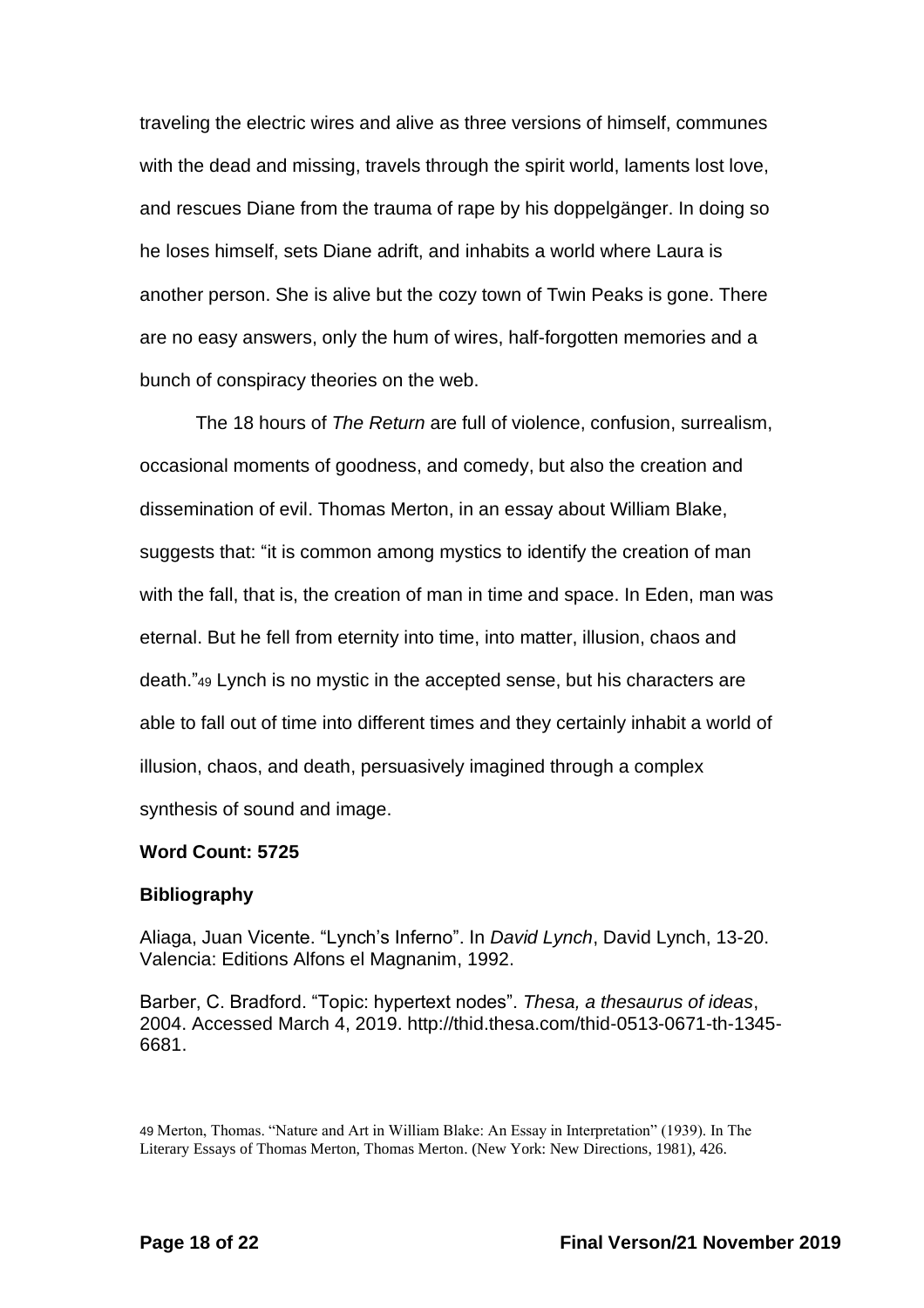Bataille, George. "The Labyrinth (1930)" In *Visions of Excess: Selected Writings, 1927-1939*, 171-178. Minneapolis: University of Minnesota Press, 1985.

Bernardini, Anna (ed.). "Bill Viola interviewed". In *Bill Viola. Reflections,* 63-65. Milan: Silvana Editoriale, 2012.

Blake, William. *The Marriage of Heaven and Hell* (c1790)*.* Accessed March 2, 2019. https://www.bartleby.com/235/253.html.

Bluemink. Matt. "The Web as Rhizome in Deleuze and Guattari", in *Blue Labyrinths*, July 15, 2015. Accessed February 28, 2019. https://bluelabyrinths.com/2015/07/15/the-web-as-rhizome-in-deleuze-andguattari.

Bronstein, Michaela. "*Twin Peaks – The Return* – The Anxiety of Spectatorship", *Post 45*, June 10, 2017. Accessed October 24, 2018. [http://post45.research.yale.edu/2017/10/twin-peaks-the-return-the-anxiety-of](http://post45.research.yale.edu/2017/10/twin-peaks-the-return-the-anxiety-of-spectatorship/)[spectatorship/.](http://post45.research.yale.edu/2017/10/twin-peaks-the-return-the-anxiety-of-spectatorship/)

Cage, John. "The Future of Music: Credo", in *Silence: Lectures and Writings*, 3-6. Hanover, NH: Wesleyan, 1958.

Connor, Steven. "Ears Have Walls: On Hearing Art". In *Sound,* edited by Caleb Kelly, 29-39. Cambridge, Mass: MIT, 2005, 2011.

Deleuze, Gilles and Guattari, Félix. *A Thousand Plateaus: Capitalism and Schizophrenia.* Translated by Brian Massumi. London: Bloomsbury, 1987, 2013.

Foltz, Jonathan. "David Lynch's Late Style". In *Los Angeles Review of Books*. November 12, 2017. Accessed November 13, 2017. https://lareviewofbooks.org/article/david-lynchs-late-style.

Frost, Mark. *The Secret History of Twin Peaks*. London: MacMillan, 2016.

Frost, Mark. *Twin Peaks: The Final Dossier*. London: MacMillan, 2017.

Gutkin, Len. "Twin Peaks: The Return – Allegorical Dislocation". In *Post 45,*  2017. Accessed April 1, 2019. http://post45.research.yale.edu/2017/09/twinpeaks-the-return-allegory-and-dislocation.

Hopper, Edward. *Early Sunday Morning* (1930). In Venn, Beth. *Edward Hopper and the American Imagination*, 2. New York: Metropolitan Museum of Art, 1995.

Hopper, Edward. *Nighthawks* (1942). In Venn, Beth. *Edward Hopper and the American Imagination*, 5. New York: Metropolitan Museum of Art, 1995.

Kubrick, Stanley. *2001: A Space Odyssey*. MGM, 1968.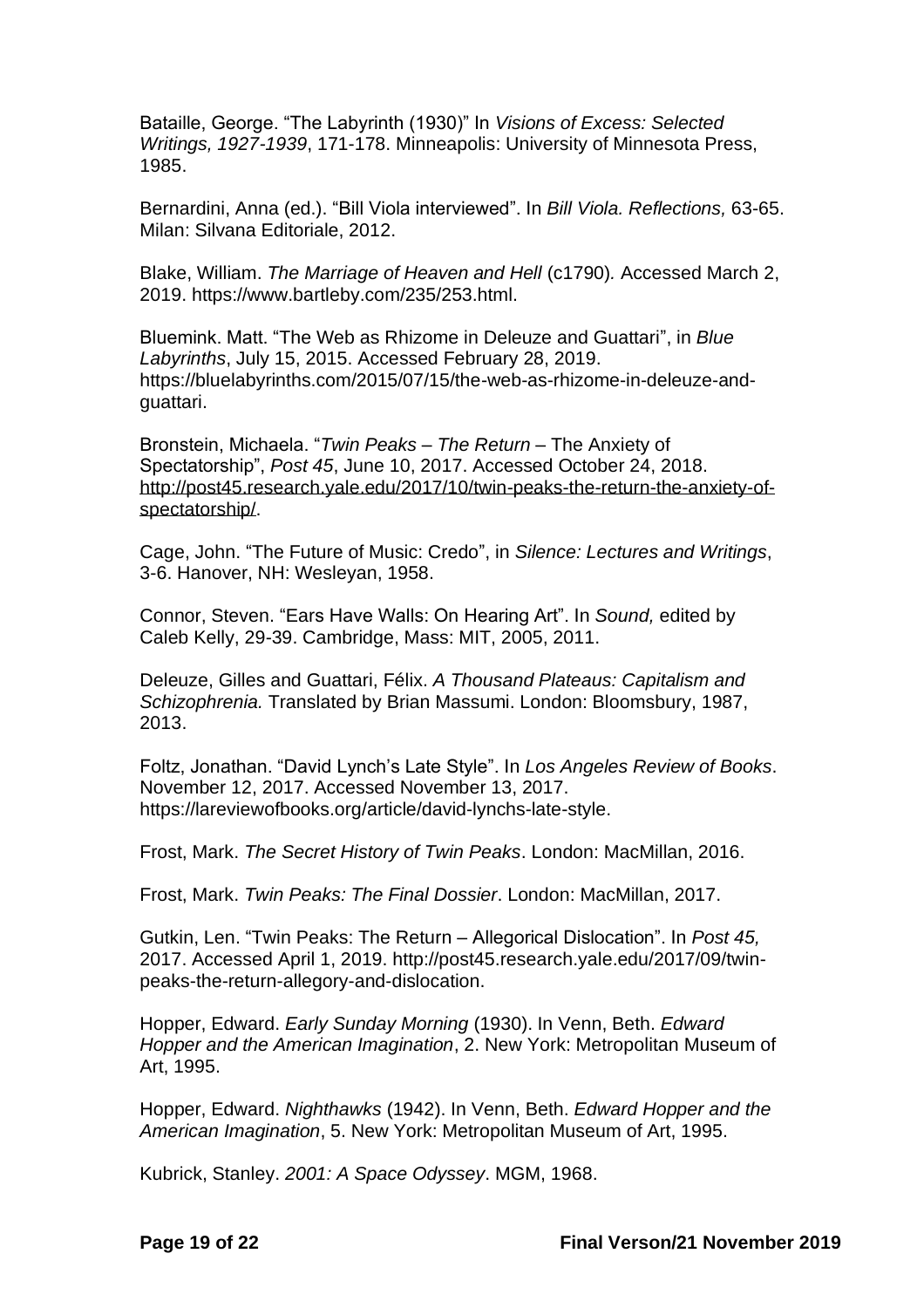Lennon, Allan. "Tulpas – When Thought Takes Form". In *The Huffington Post*, July 23, 2017. Accessed February 28, 2019.

https://www.huffingtonpost.com/allan-lennon/tulpas-when-thought-takes-b-7852742.html.

Lynch, David. *Twin Peaks – Definitive Gold Box Edition*. [DVD] Universal, 1991, 2012.

Lynch, David. *David Lynch.* Valencia: Editions Alfons el Magnanim, 1992.

Lynch, David. *Twin Peaks: Fire Walk With Me*. [DVD] 2entertain, 1992.

Lynch, David. *Twin Peaks: The Return*. Showtime, 2017.

Marshall, Kingsley & Loydell, Rupert. "'Listen to the Sounds', Sound & Storytelling in *Twin Peaks: The Return*". In *Critical Essays on Twin Peaks: The Return*, edited by Antonio Sanna, 269-280. London: Palgrave Macmillan, 2019.

McGowan, Todd. *The Impossible David Lynch*. New York: Columbia University Press, 2007.

McKenna, Kristine. "An Interview with David Lynch". In Lynch, David. *David Lynch*, 21-32*.* Valencia: Editions Alfons el Magnanim, 1992.

Merton, Thomas. "Nature and Art in William Blake: An Essay in Interpretation" (1939). In *The Literary Essays of Thomas Merton*, Thomas Merton*,* 391-453. New York: New Directions, 1981.

Murray, Noel. "Twin Peaks Series 3, Episode 8: White Light White Heat". In *The New York Times*, June 26, 2017. Accessed October 12, 2018. https://www.nytimes.com/2017/06/26/arts/television/twin-peaks-season-3 episode-8-recap.html.

Nicholas, Charles. *Intelligent Hypertext: Advanced Techniques for the World Wide Web*. New York: Springer, 1997, 2008.

Noys, Benjamin. *George Bataille: A Critical Introduction*. London: Pluto Press, 2000.

Penderecki, Krzysztof. *Threnody for the Victims of Hiroshima*. [CD] Warner Classics, 1960, 2012.

Rodley, Chris, ed. *Lynch on Lynch*. London: Faber, 1997.

Rothenberg, David. *Sudden Music*. Athens: University of Georgia Press, 2002.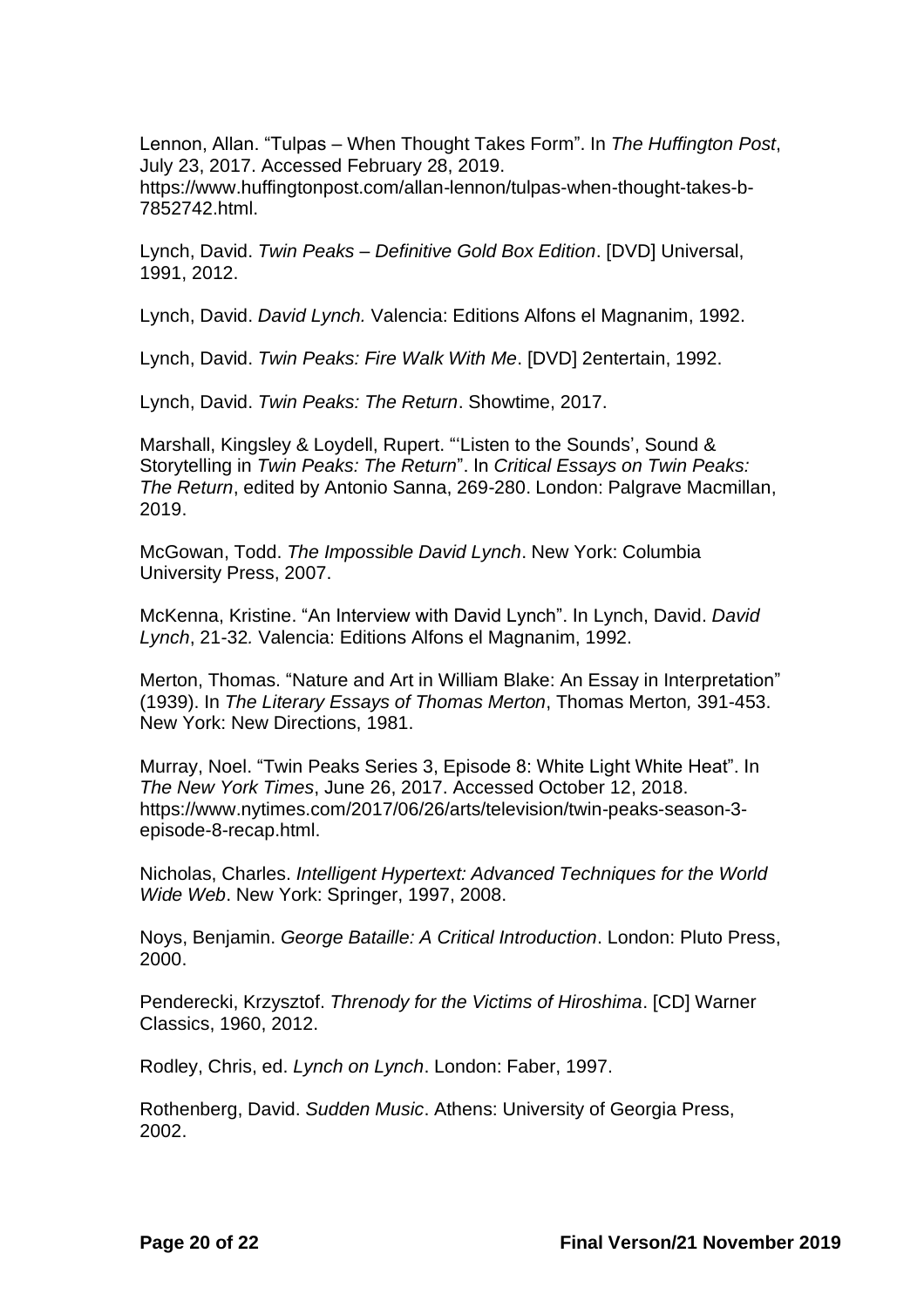Trefry, John. "… or, 'on the novel' – an interview with Agustín Fernández Mallo" translated by Luke Stegemann. In *3:am magazine*, December 14, 2017. Accessed July 3, 2018. https://www.3ammagazine.com/3am/or-on-thenovel.

*Twin Peaks* – Reddit. Accessed December 16, 2018 and January 18, 2019. https://www.reddit.com/r/twinpeaks.

Venn, Beth. *Edward Hopper and the American Imagination*. New York: Metropolitan Museum of Art, 1995.

Wallace, David Foster. "David Lynch Keeps His Head". In *Premiere*, September 1996, 146-212.

Woods, Paul A. *Weirdsville*. London: Plexus, 1997.